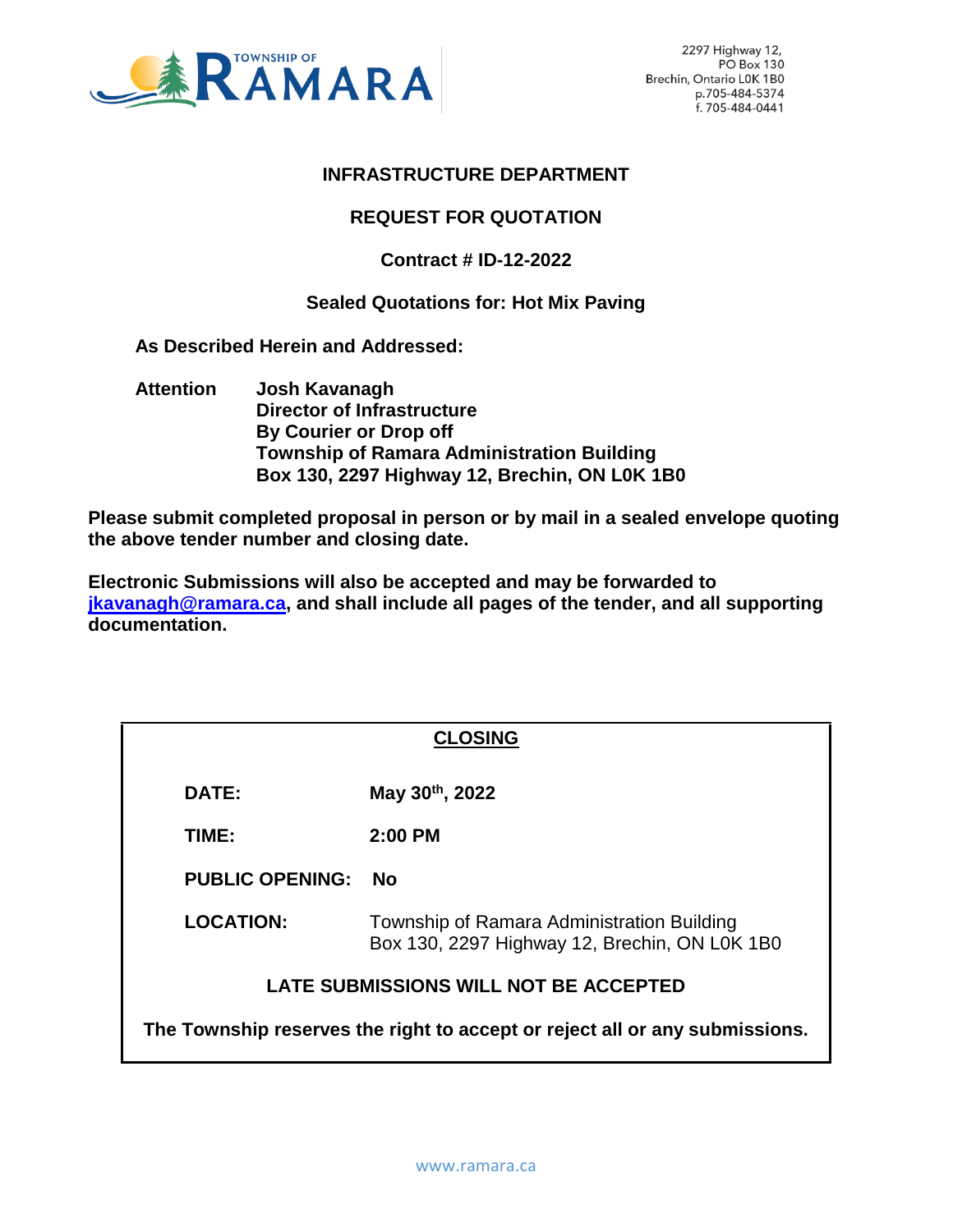# Table of Contents

Item **International Contract Contract Contract Contract Contract Contract Contract Contract Contract Contract Contract Contract Contract Contract Contract Contract Contract Contract Contract Contract Contract Contract Cont** 

| <b>Definitions</b>                           | 3              |
|----------------------------------------------|----------------|
| Scope                                        | $\overline{4}$ |
| Form of quote                                | $\overline{4}$ |
| <b>Quotation Deposit</b>                     | 4              |
| Examination of the sites                     | 4              |
| Freedom of Information                       | 4              |
| <b>Bribery/Fraud</b>                         | 4              |
| <b>Purchasing Preference</b>                 | 4              |
| Insurance                                    | 5              |
| Workplace Safety and Insurance Board         | 5              |
| <b>Traffic Control</b>                       | 6              |
| <b>Underground Locates</b>                   | 6              |
| Accessibility                                | 6              |
| <b>Health and Safety</b>                     | 7              |
| <b>Assignment of Contract</b>                | 9              |
| Specifications                               | 9              |
| <b>Commencement And Completion</b>           | 11             |
| <b>Material Safety Data Sheets</b>           | 11             |
| Damage by Vehicles and Other Equipment       | 12             |
| Loading of Motor Vehicles                    | 12             |
| <b>Award of Quotation</b>                    | 12             |
| <b>Highway Traffic Act</b>                   | 12             |
| <b>Measurement and Payment</b>               | 12             |
| Hours of Work                                | 12             |
| <b>Term of Quotation</b>                     | 12             |
| Qualifications                               | 13             |
| Conditions                                   | 13             |
| <b>Submission Format &amp; Contents</b>      | 13             |
| <b>Tender Document Checklist</b>             | 14             |
| <b>Bidder Information Form</b>               | 15             |
| Schedule I - Items and prices -              | 16             |
| <b>Tender Summary</b>                        | 20             |
| <b>List of Proposed Sub-Contractors</b>      | 21             |
| Schedule II - Ability and experience form    | 22             |
| Declaration of Accessibility Compliance Form | 23             |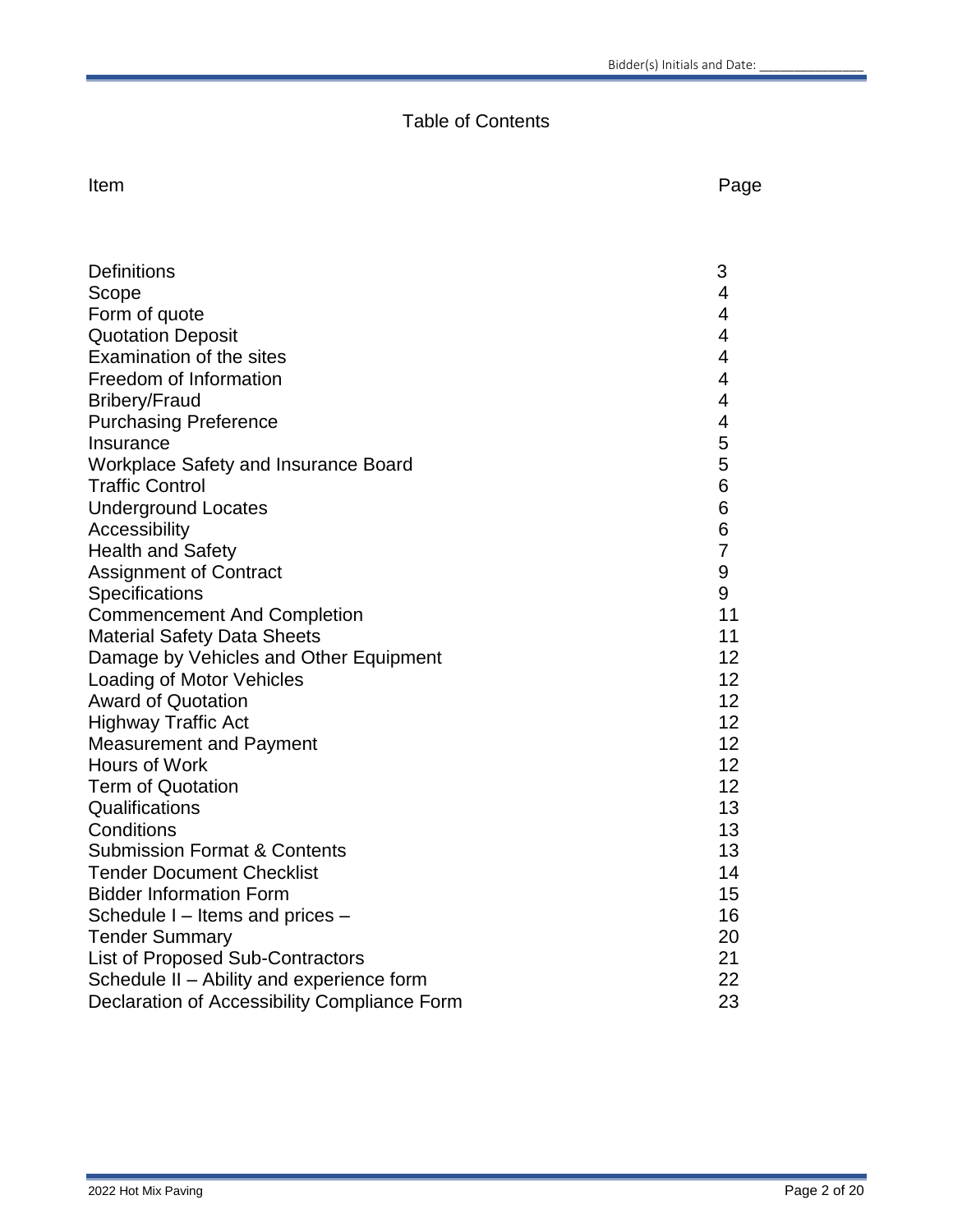# **INSTRUCTIONS TO BIDDERS**

# **i. DEFINITIONS**

The following definitions apply to the interpretation of the Request for Quotation;

- **1. "Bidder"** means a person or entity that is submitting a tender in response to the Tender Process.
- **2. "Constructor"** means the successful person or company engaged in the construction business.
- **3. "Contract"** means an agreement to be signed between the Owner and a successful bidder pursuant to the tender process.
- **4. "Contractor"** means the successful bidder pursuant to the tender process that has extended a contract.
- **5. "Contract Administrator"** means a person authorized or appointed by the Township to act on behalf of the Owner in any particular capacity.
- **6. "Closing Time"** Time and Date of Tenders has the meaning ascribed thereto in section ii of these instructions to bidders.
- **7. "OPS"** means the current Ontario Provincial Standards published by the Ontario Standards organization.
- **8. "Start Work Order"** means the document in writing, referred to in the tender, form that is issued by the Contract Administrator or the Engineer that authorizes the Contractor to begin the work.
- **9. "Tender"** means the tender documents issued by the Owner in respect of a specific opportunity and also refers to the documents submitted by a bidder in response to this tender process.
- **10."Tender Documents"** means the documents listed in section iii of these Instructions to Bidders.
- **11."Work"** means the work to be performed by a Contractor pursuant to a Contract issued as a result of this tender as described in the Contract Documents and includes, but is not limited to, the work generally described in Section ii of these Instructions to Bidders.
- **12."Director of Infrastructure"** means `the Director of Infrastructure for the Township of Ramara or such other person, partnership or corporation as may be authorized by the Council to act on their behalf in any particular capacity.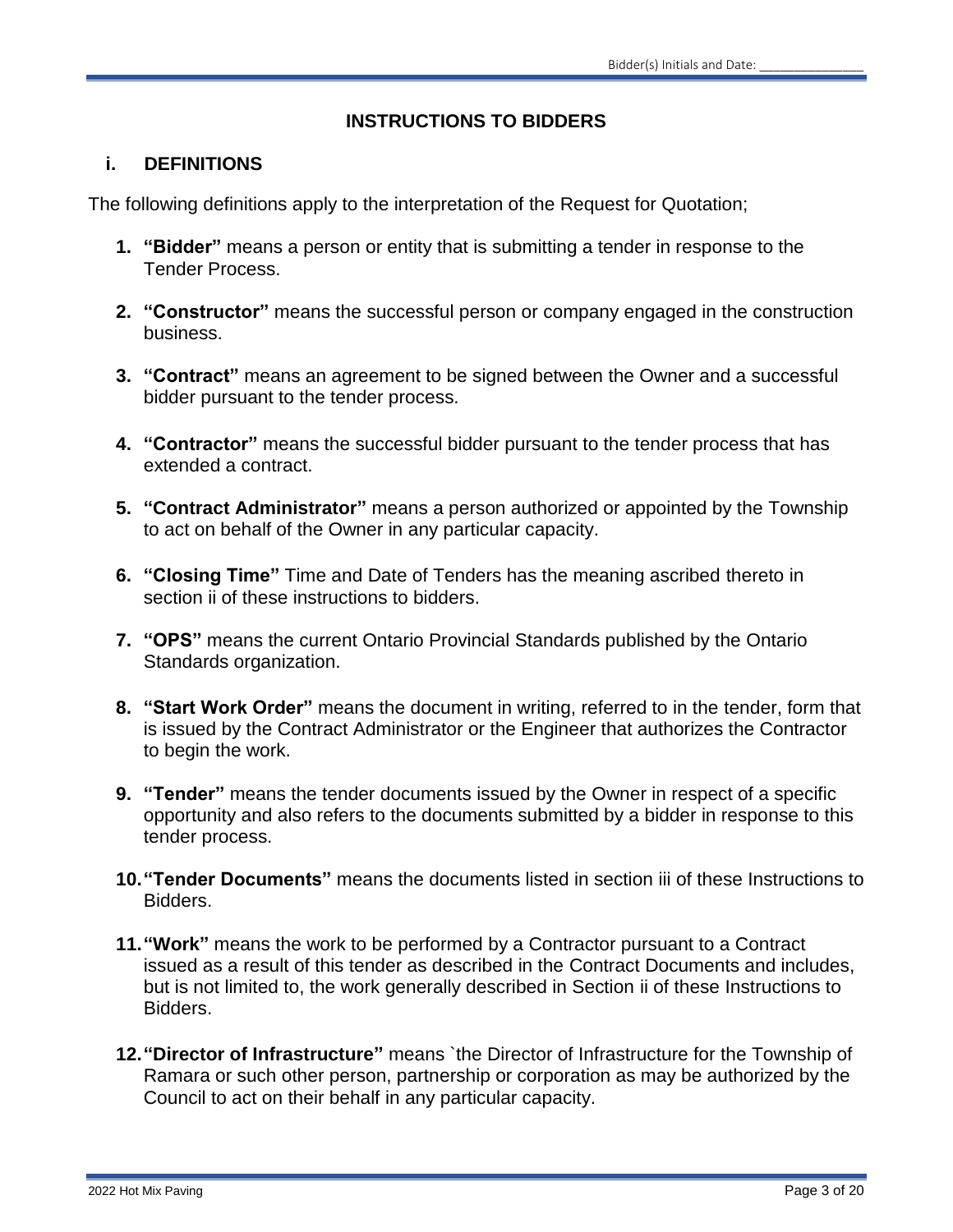# **ii. GENERAL OVERVIEW**

# **1. SCOPE**

The purpose of this tender is to solicit bids from qualified contractors to;

- Pulverize to a depth of 150mm, Grade and compact the granular material then repave the surface with a compacted 60mm lift of HL4 Hot mix at 2 locations. Switch Road (8,710 SqM) and Canal Road (21,000 SqM).
- Fine grade and compact granular material prior to applying a Double lift of compacted 60mm HL4 Hot Mix on Concession Road 3 (1,750 SqM)
- Partial Pulverization to a depth of 150mm (3170 SqM), Grade and compact the granular material then repave the surface with a compacted 60mm lift of HL4 Hot mix on Paradise Boulevard (7,100 SqM).

# **2. FORM OF QUOTE**

All quotations must be on the forms provided, clearly marked with "2022 Hot Mix Paving"

# **3. QUOTATION DEPOSIT**

A certified cheque made payable to the Township of Ramara in the amount of 10% of the total quoted price must be submitted with the quotation. The cheque of the unsuccessful bidders will be returned within 7 days of the quotation acceptance. The cheque of the successful bidder will be retained until the Township accepts the work. If tender is being submitted electronically a copy of the certified check shall be attached to the bid package and once the tender is awarded the successful biller shall supply the certified cheque to the Township prior to commencing work.

# **4. EXAMINATION OF THE SITES**

Tenderers must satisfy themselves by personal examination as to the local conditions and shall make their own estimate of the facilities and difficulties to be encountered. Claims at any time after submission of the tender that there was a misunderstanding with respect to the conditions imposed by the Contract, will not be accepted.

# **5. FREEDOM OF INFORMATION**

All submissions to the Township become the property of the Township and such are subject to the *"Municipal Freedom of Information and Protection of Privacy Act."*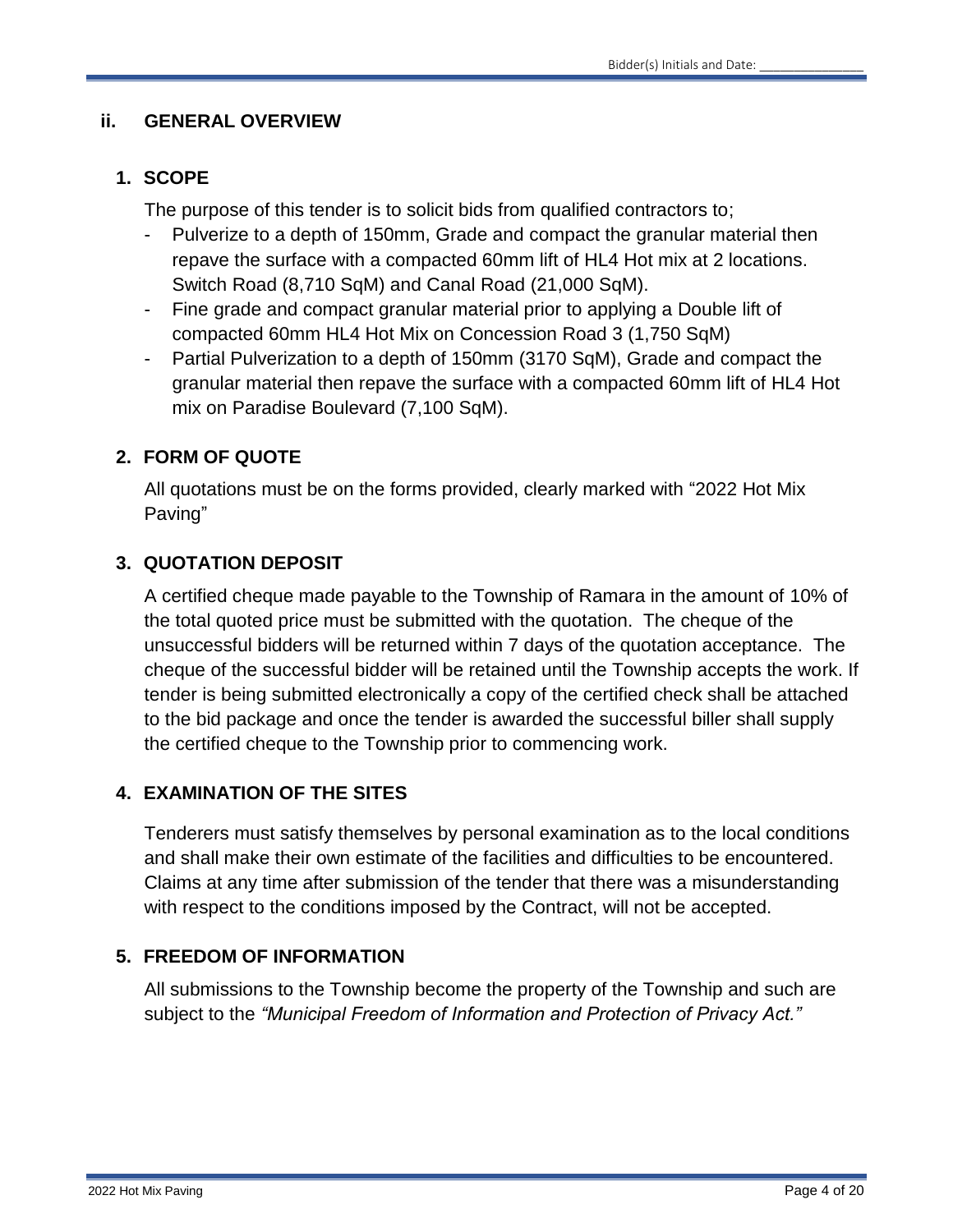#### **6. BRIBERY/FRAUD**

Should any bidder or any of their agents give or offer any gratuity or attempt to bribe any employee of The Township, or to commit fraud, the Township shall be at liberty to cancel the prospective bidder's submission or contract.

# **7. PURCHASING PREFERENCE**

No preference will be given to any business for goods and/or services provided to the **Township** 

# **8. INSURANCE**

The Successful bidder(s) shall maintain and pay for Comprehensive General Liability Insurance with an insurer acceptable to the Township. The coverage shall include premises and all operations liability to be performed by the bidder. This insurance coverage shall be subject to limits of not less than **Five Million Dollars (\$5,000,000.00)** inclusive **per occurrence** for bodily injury, death and damage to property including loss of use thereof for any one occurrence.

The policy shall include **The Corporation of the Township of Ramara** as an additional insured in respect of all operations performed by or on behalf of the Bidder. The Bidder(s) shall be entirely responsible for the cost of any deductible that is maintained in any insurance document.

The Insurance Policy shall not be altered, canceled or allowed to expire or lapse, without thirty (30) days prior written notice to the Township. The Liability Insurance shall not contain any exclusion of limitations in respect of shoring, underpinning, rising or demolition of any building or structure, pile driving, caisson work, collapse of any structure or land from any cause.

Where applicable the bidder(s) shall carry standard automobile and non-owned automobile liability insurance and shall protect them against all liability arising out of the use of owned or leased vehicles, used by the Bidder(s), its employees or agents. The limits of the liability for both owned and non-owned vehicles shall not be less than **Two Million Dollars (\$2,000,000.00)** per occurrence.

# **9. WORKPLACE SAFETY AND INSURANCE BOARD (WSIB)**

The successful bidder(s) shall supply a Certificate from the Workplace Safety and Insurance Board prior to the start of the contract indicating that all of the assessments the bidder(s) or subcontractor(s) is liable to pay under *Worker's Safety Insurance Board Act* or successor legislation have been paid and they are in good standing with the Board.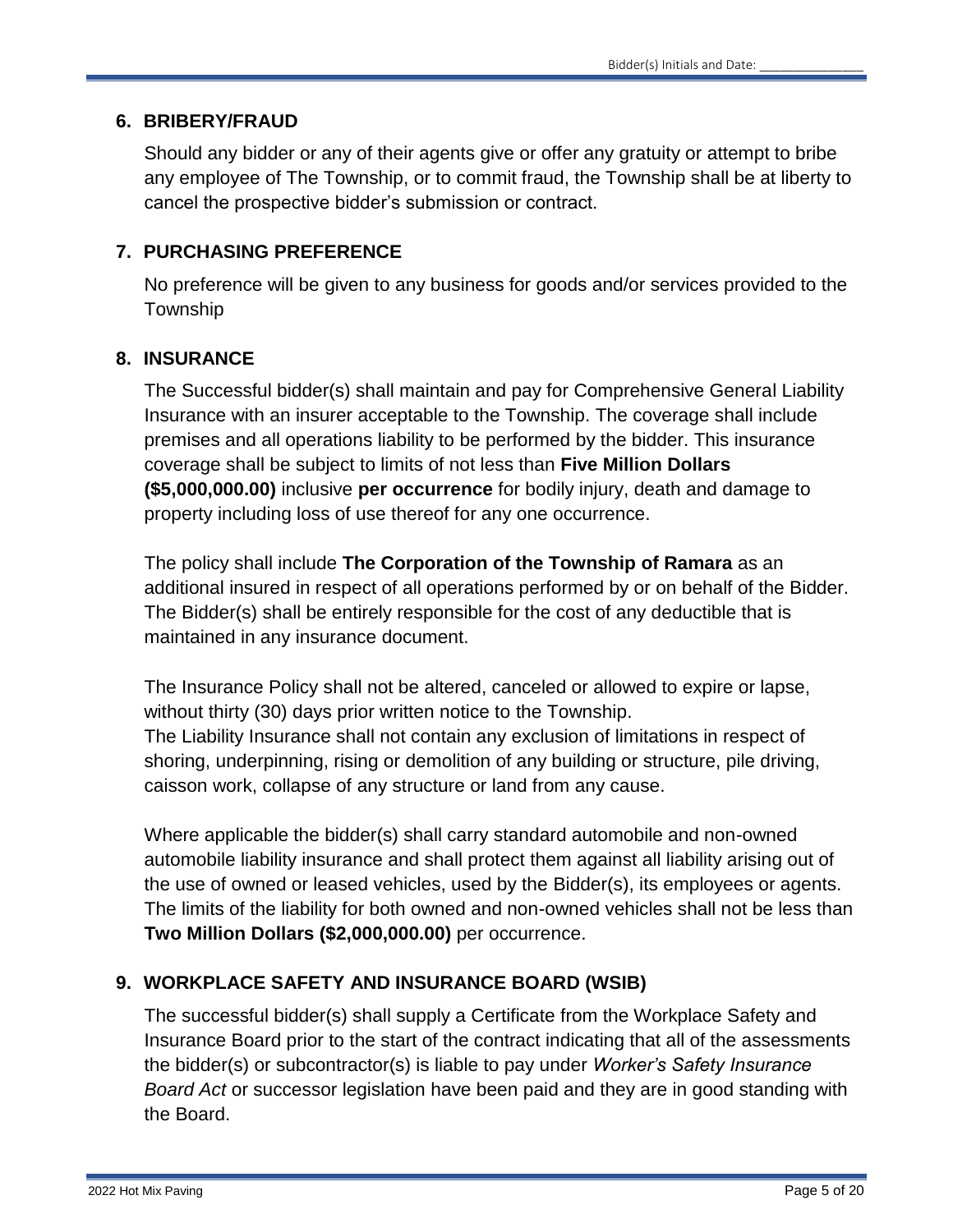Effective January 1 2013, Bill 119 legislates that all Contractors and Sub-Contractors categorized under class G: construction, shall have WSIB account and clearance coverage prior to commencing any contract.

Alternatively, if the successful Bidder(s) is an Independent Operator and is not categorized under Class G: Construction, the Bidder(s) shall submit a letter, from the WSIB, confirming that s/he has Independent Operator Status under the WSIB Act for work to be carried out for the Township of Ramara. If the Bidder(s) does not have Independent Operator Status, the Bidder shall;

- I. Complete an Independent Operator Status Questionnaire upon being awarded the contract; and,
- II. Fund all costs associated with any appeal of a determination by WSIB that the Bidder is not an Independent Operator; and,
- III. Provide proof of Employer's Liability Insurance (provided either by WSIB or the Contractor's insurance provider.

The Bidder(s) acknowledges and agrees that the Township is not hiring an employee(s) to perform the work associated with this Tender. As such the Township reserves the right to terminate all Contracts associated with this Tender if all appeals have been exhausted and the bidder(s) are determined by WSIB or court or tribunal of competent jurisdiction to be an employee. Any and all monies to be paid to the bidder(s) shall be returned regardless of the extent of work that has been completed to that point, and all material and documents associated with the Tender, as well as Township property, shall be returned to the Township. The bidder(s) acknowledges and agrees that any work completed to the date the appeal process has been completed, and an unfavorable determination is made will be provided to the Township for free and without any expectation of compensation. The risk associated with completing any work while there is an appeal process underway is entirely born by the bidder(s).

# **10.TRAFFIC CONTROL**

The Contractor will be responsible for all traffic control and will supply all traffic control devices as outlined in the Correct Methods for Traffic Control pamphlet issued by the Construction Safety Association of Ontario, and will comply with, Ministry of Transportation and Township Bylaws,

The Contractor will be responsible to coordinate with CN Rail to have rail flaggers on site for the paving at the tracks.

Freshly applied Hot Mix shall be protected to prevent vehicles from unnecessarily crossing or stopping. The Contractor shall be fully responsible for any and all damages caused by their operations to public or private property, and shall, at their own cost reinstate fully or compensate all such damages.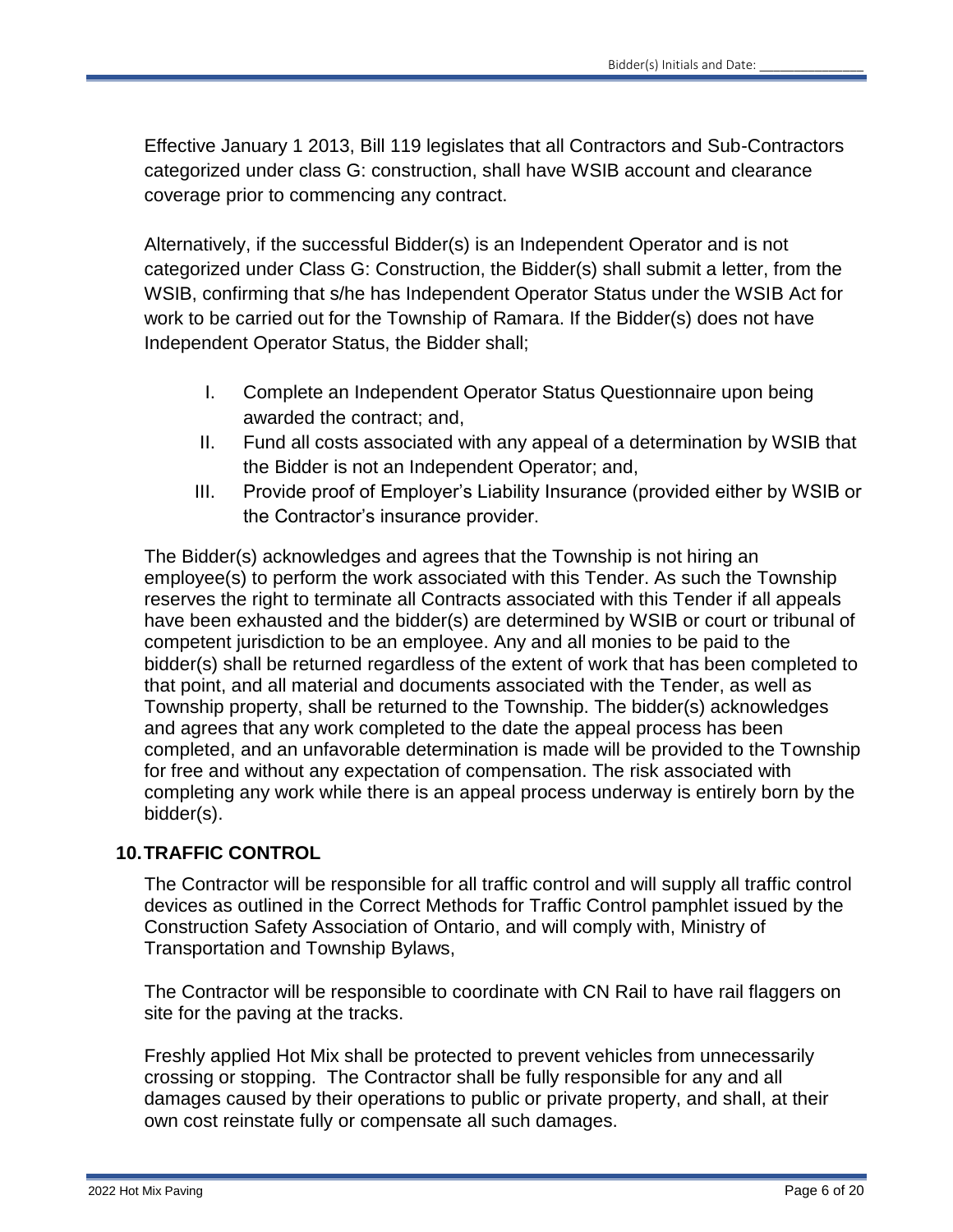# **11.UNDERGROUND LOCATES**

The Contractor will be responsible to arrange locates.

# **12.ACCESSIBILITY**

The Bidder(s) shall comply with the provisions of the *Accessibility for Ontarians with Disabilities Act* 2005, S.O. 2005, chapter 11 and the Regulations with regard to provision of the goods and/or services contemplated herein, including, without limitation, section 6 of Ontario Regulation 429/07, Accessibility Standards for Customer Service, as amended. The Bidder(s), when applicable, shall ensure that its employees, agents, volunteers and representatives receive training regarding the provision of the goods and services to person with disabilities. The Bidder(s) acknowledges that the Corporation of the Township of Ramara, in deciding to purchase goods or services through its procurement process, is required to consider the accessibility for persons with disabilities, when applicable and practical to do so.

# **13.HEALTH & SAFETY**

All work performed under this contract must be carried out in accordance with the terms and conditions of the Ontario Occupational Health and Safety Act (OHSA or the Act), applicable Regulations, applicable standards, and other applicable legal requirements.

Unless otherwise stated, the successful bidder, for the purposes of the Act, shall be designated as the 'Constructor' for this project. The constructor has complete control of the work on behalf of the Township and is responsible for regulatory compliance and safe work procedures on the job site.

Any requirement for a Notice of Project to be submitted to the Ministry of Labour (MOL) is the sole responsibility of the constructor.

The Constructor further acknowledges and agrees that any breach or breaches of the Occupational Health and Safety Act, applicable Regulations, Standards, Environmental Protection Act, other legal requirements ,and/or their own Health & Safety Policies and Procedures whether by the Constructor or any of its subcontractors may result in:

- The termination of the contract,
- The immediate removal of the Constructor and/or sub-contractor's equipment from the site,
- The forfeiture of all sums owing the constructor/or sub-contractor by the Township Of Ramara

The Constructor's health and safety responsibilities will include the following: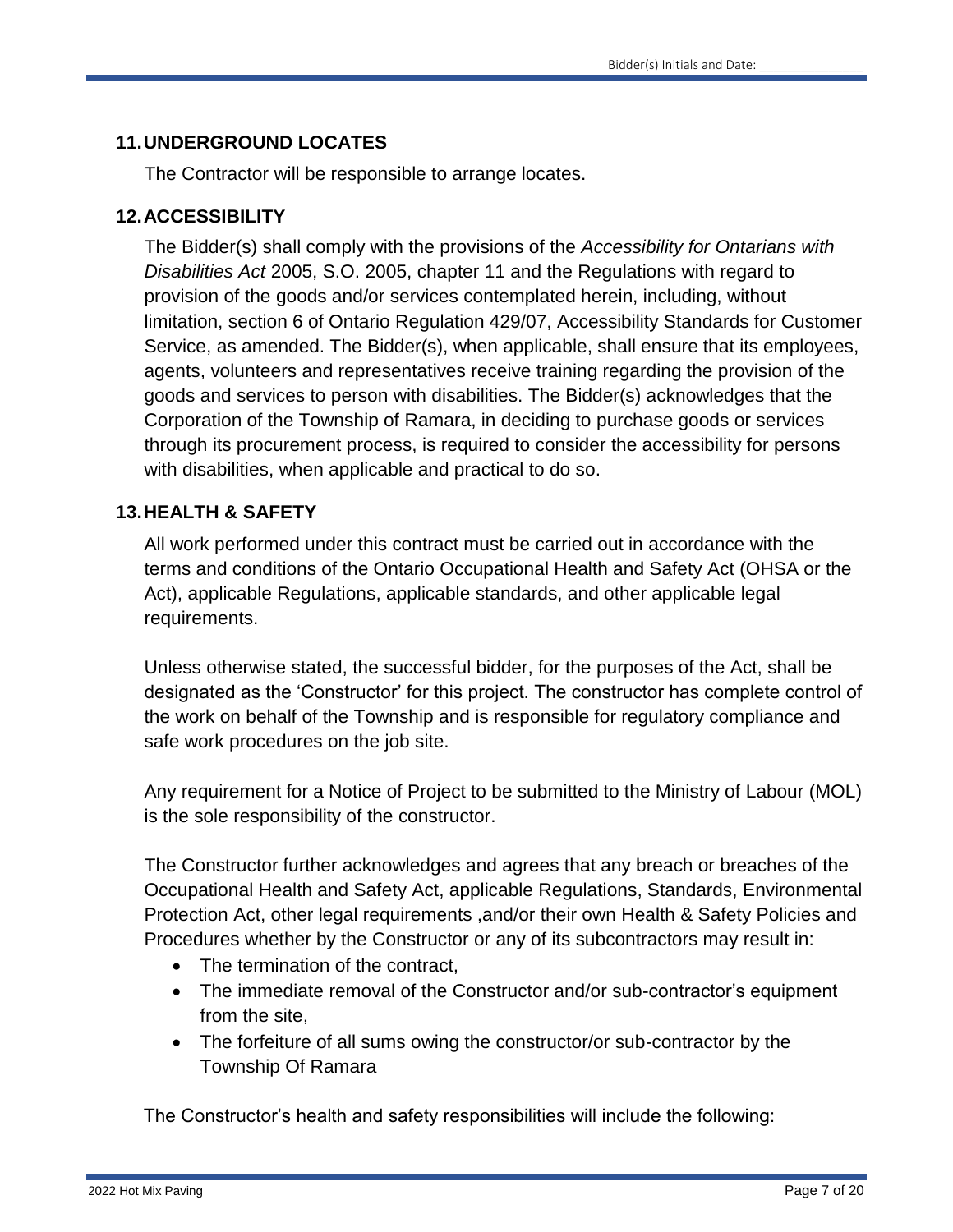- where hazardous materials, physical agents and/or designated substances are used in the performance of the required work, the successful bidder shall ensure that the requirements of the Occupational Health and Safety Act, applicable Regulations and environmental requirements are complied with,
- ensure workers are aware of the hazardous substances that may be in used at the workplace,
- ensure workers are provided with and wear the appropriate personal protective equipment required for the area when engineering controls aren't practicable,
- demonstrate the establishment and maintenance of health and safety program, with objectives and standards and will provide qualified workers and meet all applicable legislation,
- The Constructor acknowledges that they are familiar with the Occupational Health and Safety Act, applicable Regulations, applicable Standards and other legal requirements that applies to the work being conducted,
- The Contractor covenants and agrees to observe strictly and faithfully the provisions of the Occupational Health and Safety Act, applicable Regulations, and rules circulated there under together with the Constructor's Health and Safety Policies and Procedures.
- The Constructor agrees to indemnify and save the Township of Ramara harmless for damages or fines arising from any breach or breaches of the said Occupational Health and Safety Act and other applicable legal requirements.
- The Constructor agrees to have a competent supervisor on site at all times when work is in progress, and that this supervisor enforces safe work practices.
- The Constructor shall allow access to the work site on demand to representatives of the Township of Ramara to inspect work sites.
- The Constructor agrees that any damages or fines that may be assessed against the Township of Ramara by reason of a breach or breaches of the Occupational Health and Safety Act and applicable Regulations by the Constructor or any of its sub-contractors will entitle the Township of Ramara to off-set the damages so assessed against any monies that the Township of Ramara may from time to time owe the Constructor under this contract or under any other contract whatsoever.
- Where any portion of the work or services in this Contract is contracted to a sub-contractor, the Constructor agrees that the provisions of this section (**13. Health & Safety**) will apply to the subcontractor and the Constructor will enforce said provisions.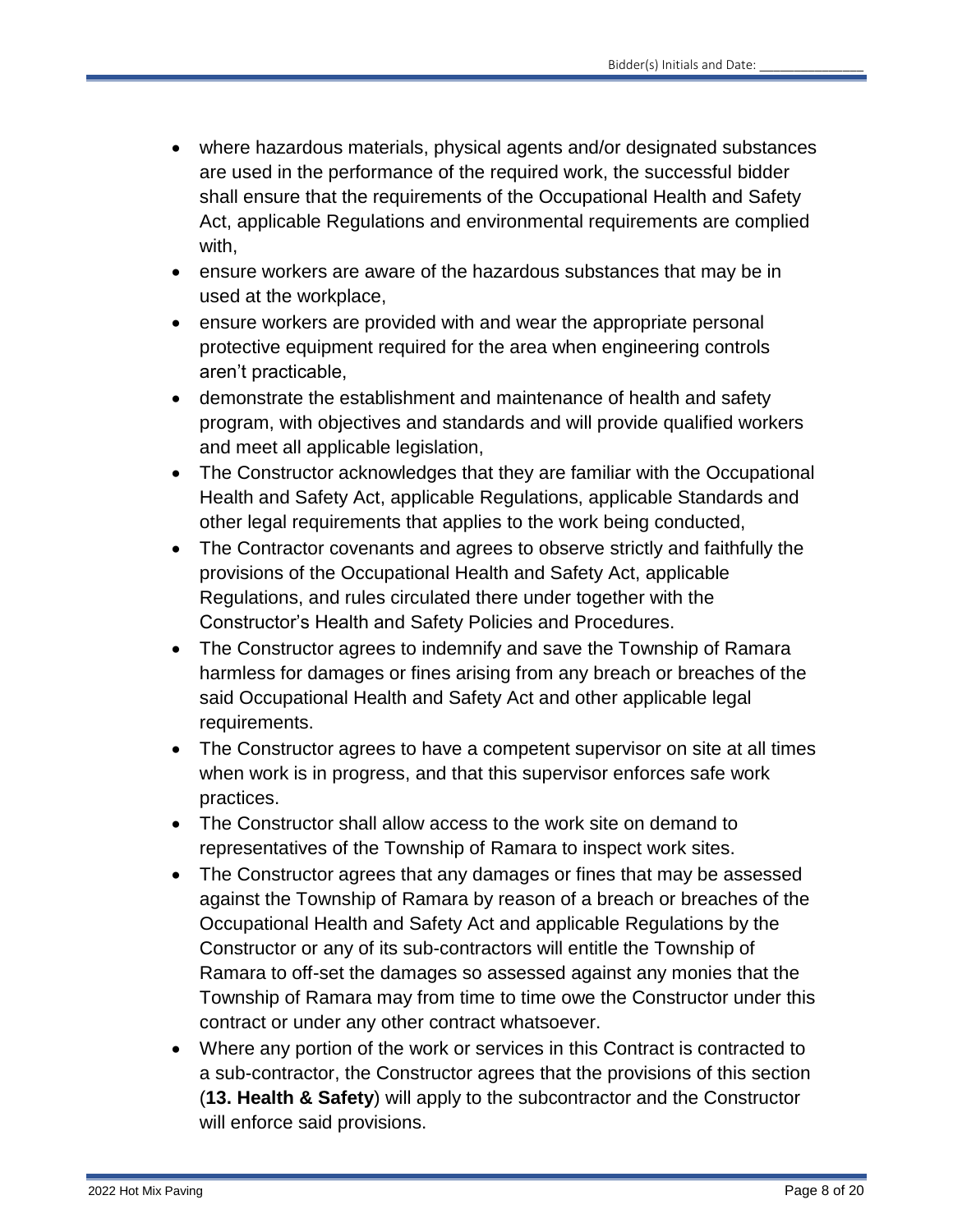The Township of Ramara may consider previous OHSA violations as grounds for rejection and the Township of Ramara may terminate any contract arising from this document if the Bidder is continuously in violation of OHSA requirements.

In the event of a site visit from the Ministry of Labour and in the event this Ministry of Labour person gives a written warning to any contravention to the Health and Safety Act. A written copy is to be given to the Township Of Ramara.

The Contractor shall supply a proof of Notice of Project to the Ministry of Labour.

Proof of the above may be required by the Township at any time from tendering to project completion.

# **14.ASSIGNMENT OF CONTRACT**

The successful Bidder(s) shall not assign transfer, convoy, sublet or otherwise dispose of this contract or his/her right, title or interest therein, or his/her power to execute such contract, to any other person, company or City, without the previous consent, in writing, of the Township's officials, which consent shall not be unreasonably withheld.

# **15.SPECIFICATIONS**

- **i. LOCATIONS (Sq M are approximate)**
	- **Switch Road – From County Road 169 to McMillian Sideroad**
		- o **1,300M x 6.7M - Approx. 8,710 SqM**
		- o **Pulverize to a depth of 150 mm**
		- o **Fine grade and compaction of granular road base**
		- o **Single lift of HL4 Hot mix compacted to 60 mm.**
		- o **Gravel Shoulder to match pavement 0.3 m in width.**
	- **Canal Road – White Elephant Bridge to Mara Eldon Boundary Road (300m section at Lift Lock to be omitted)** 
		- o **3,000 M x 6.7M - Approx. 21,000Sq Meters including Intersections**
		- o **Pulverize to a depth of 150 mm**
		- o **Fine grade and compaction of granular road base**
		- o **Single lift of HL4 Hot mix compacted to 60 mm.**
		- o **Gravel Shoulder to match pavement 0.3 m in width.**
	- **Concession Road 3 – From Highway 12 to Harrigan Drive.**
		- o **250 M x 7 M**
		- o **Fine grade and compaction of granular road base**
		- o **Double lift of HL4 Hot mix, each lift compacted to 60 mm.**
		- o **Gravel Shoulder to match pavement 0.3 m in width. NOTE: CN Rail Crossing in this section of work.**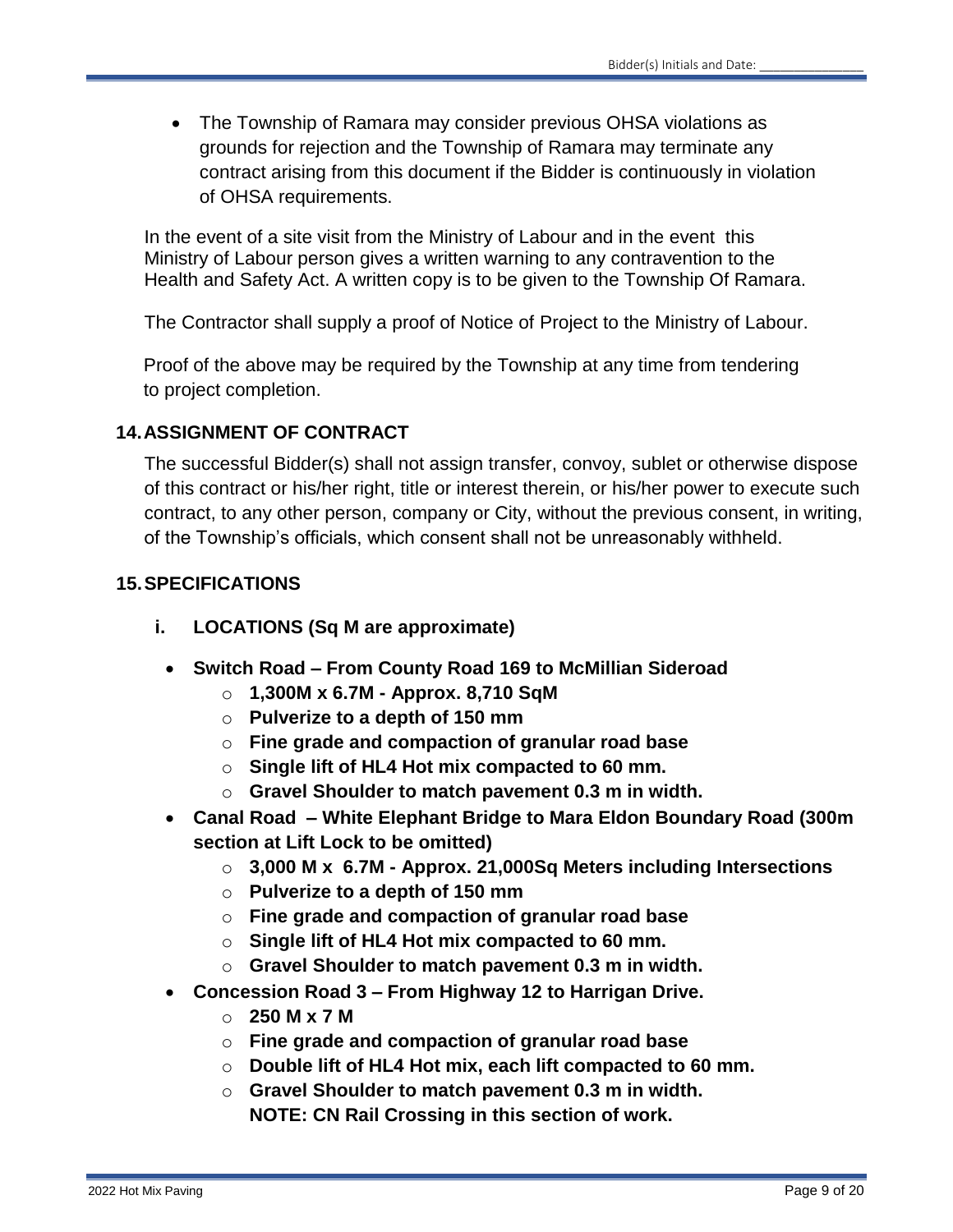# **Paradise Blvd – From Laguna Parkway to West End**

- o **1,020 M x 6.7 – Approx. 7,100 SqM including Intersections**
- o **Pulverize to a depth of 150 mm for 3,800 SqM (First section has been pulverized previously.)**
- o **Fine grade and compaction of granular road base**
- o **Single lift of HL4 Hot mix compacted to 60 mm.**
- o **Gravel Shoulder to match pavement 0.3 m in width.**

# **ii. Specific Provisions**

Materials and Workmanship

Unless otherwise stated, all work and material supplied shall be, in accordance with the following provincial specifications.

| Item                                           | Specification    |
|------------------------------------------------|------------------|
| <b>Material Specifications for HMA</b>         | <b>OPSS.1150</b> |
| <b>Construction Specifications for HMA</b>     | <b>OPSS.310</b>  |
| Performance Grade Asphalt Cement               | OPSS.MUNI.1101   |
| <b>Construction Specification for Removal</b>  | <b>OPSS.510</b>  |
| <b>Construction Specifications for Grading</b> | <b>OPSS 206</b>  |
|                                                |                  |

#### **iii. General**

The Contractor shall be responsible for all phases of work including signing, and traffic control. It shall be the Contractor's responsibility under the items provided herein to complete the work except as specifically provided otherwise.

The quantities as set out in the Form of Tender – Bid Tables are approximate only and are given as a basis for estimating and comparing Tenders. Payment will be made on the final measured quantities.

Where any private or commercial entrance, parking area, boulevard, lawn etc. Is disturbed due to work under this contract it shall be restored to its original condition.

# **Preparation**

Prior to paving, the Contractor shall carry out any preparatory work required including sweeping of debris off existing pavement.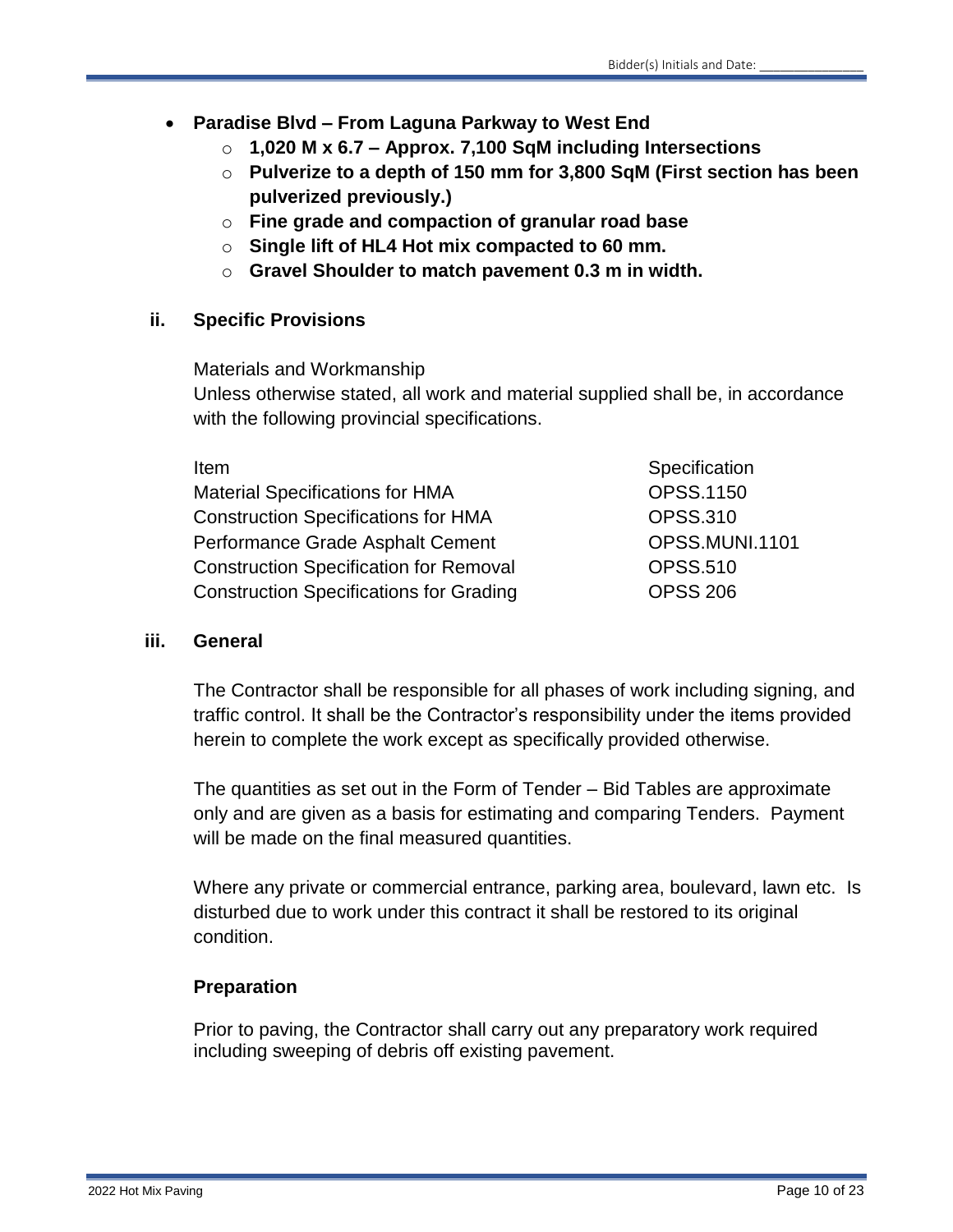The Contractor shall be responsible for saw cutting, excavation, removal and disposal of waste materials, as well as supply, placing, compacting, and setting of level course.

#### **iv. Hot Mix Asphalt**

The Performance Grade Asphalt Cement (PGAC) is to be 58-28

Asphalt Cement (AC) content to be a minimum of 5% by mass mixture.

Testing of asphalt shall be undertaken at the discretion of the Director of Infrastructure. The cost of testing shall be borne by the Township.

The Contractor shall be responsible for the quality and characteristics of the mixture, and if the hot mix produced is not suitable, hot mix production shall stop and appropriate corrections made to the process. When field testing for Marshall properties shows that the mix produced with the job mix formula does not meet the Marshall design requirements, the Contractor shall re-evaluate and redesign the mixture.

Existing pavements shall be saw cut smooth straight lines No separate payment will be made for sawing existing pavements. Ensure all loose material and debris including delaminated layers of asphalt are removed prior to tack coat and ensure sufficient overlap (approx. 50mm).

Crack sealing to be accomplished with hot rubberized sealant in clean, prepared cracks, applied at the manufacturers recommended temperature, maintaining optimal overlap of 2‐3mm.

Final pavement to have minimum of 2% to 4% grade (cross fall)

#### v. **Equipment**

All equipment, tools and machines used in the performance of this work shall be maintained in satisfactory working condition subject to the approval of the Director of Infrastructure.

vi. The successful Tenderer shall guarantee the work for a period of two years unless notified otherwise, from the date of completion thereof from deficiencies that, in the opinion of the Owner were caused by faulty workmanship or materials.

# **16.COMMENCEMENT AND COMPLETION**

The Tenderer shall provide a timeline for starting and completing the work. All work must be completed within thirty (30) working days of commencement of the work.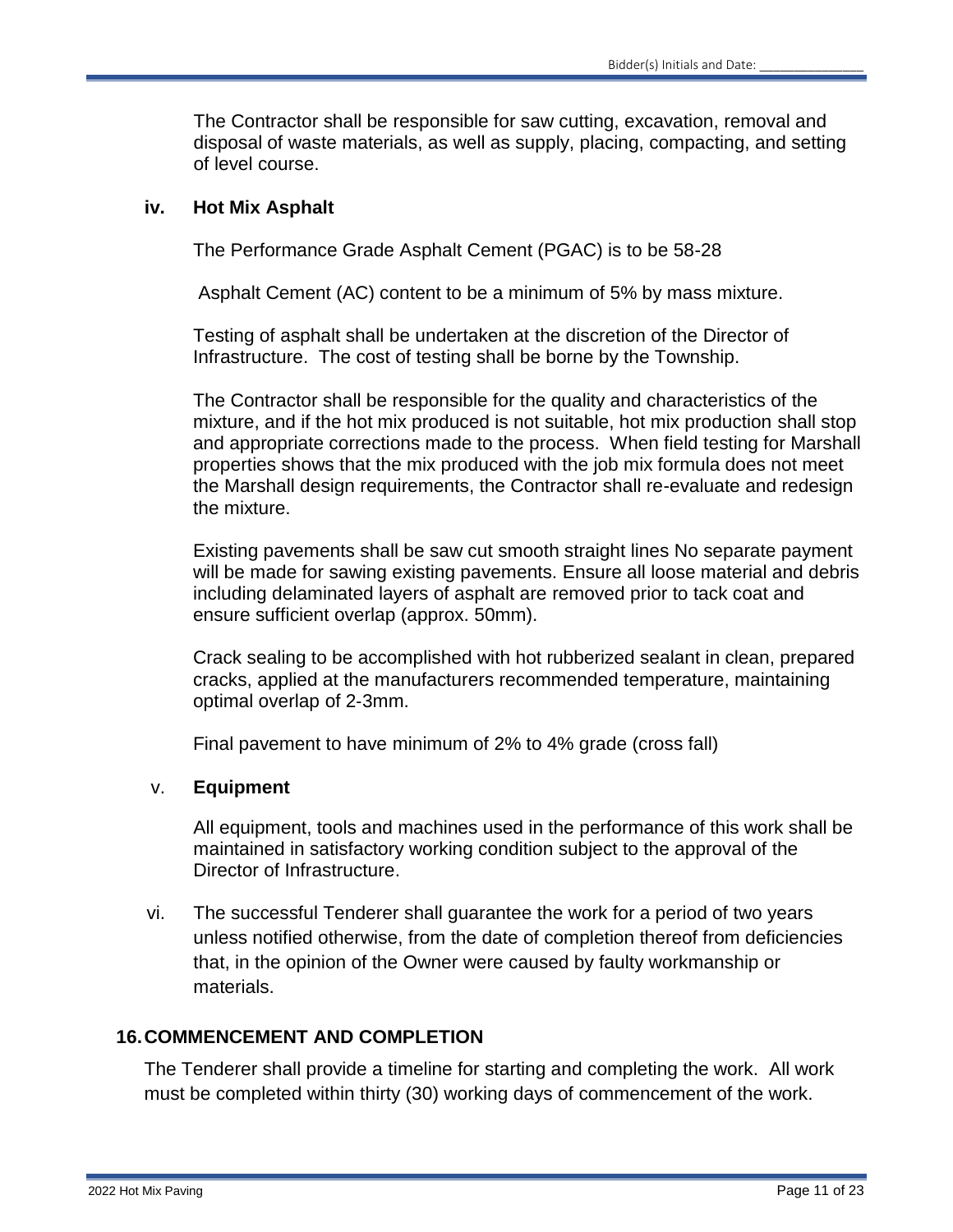All asphalt paving works shall be completed prior to winter freeze up.

# **17.MATERIAL SAFETY DATA SHEETS**

A current **MATERIAL SAFETY DATA SHEET** is to be submitted with the quotation.

# **18.DAMAGE BY VEHICLES AND OTHER EQUIPMENT**

If at any time, in the opinion of the Director of Infrastrucure or her designate, damage is being done or is likely to be done to any highway or any improvement thereon, other than such portions as are part of the work by the Contractor's vehicles or other equipment whether licensed or unlicensed, the contractor shall, on the direction of the Director of Infrastructure and at the Contractor's own expense, make changes in or substitutions for such vehicles or other equipment or shall alter loadings or shall in some other manor remove the cause of such damage to the satisfaction of the Director of Infrastructure, including re-routing haul routes.

# **19.LOADING OF MOTOR VEHICLES**

Where a vehicle is hauling material for the use on the specified work, in whole or in part upon a public highway and where motor vehicle registration is required for such vehicle, the contractor shall not cause or permit such vehicle to be loaded beyond its legal limit as specified in the Highway Traffic Act, whether such vehicle is registered in the name if the contractor or otherwise.

# **20.AWARD OF QUOTATION**

The award of the tender will take the following into consideration:

- a. Expertise;
- b. Access to equipment possessing the required safety devices to conform to all regulations
- c. Availability;
- d. Past Performance; and,
- e. Price.

# **21.HIGHWAY TRAFFIC ACT**

The Bidder(s) of any equipment being used under hire by the Township shall be responsible to ensure the equipment is in full compliance of all statues of the Highway Traffic Act, R.S.O. 1990.

# **22.MEASUREMENT AND PAYMENT**

Payment at the quoted price shall be paid upon submission of invoice after completion.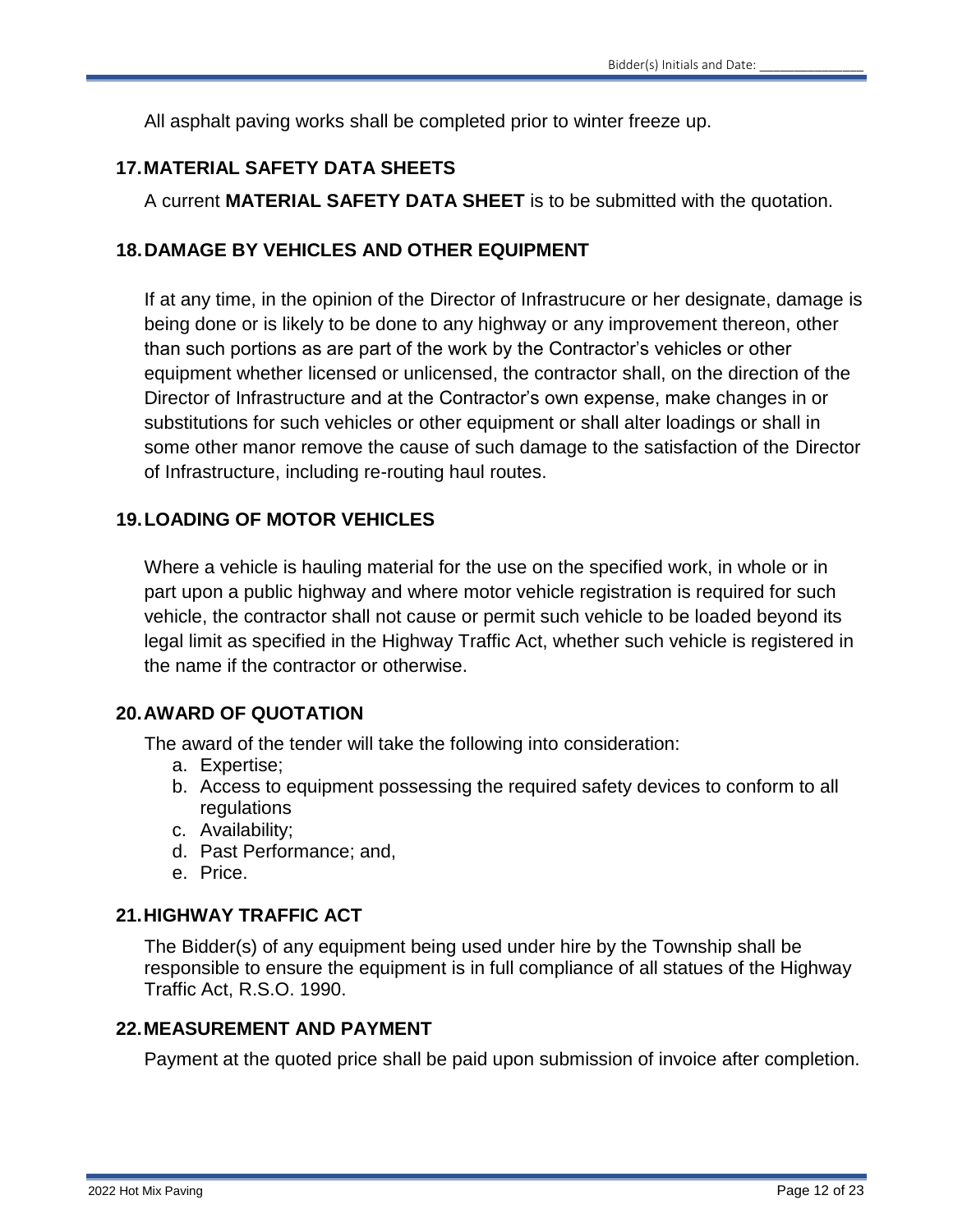#### **23.HOURS OF WORK**

The Contractor will be allowed to carry out operations only during daylight hours between 7:00 a.m. and 5:00 p.m.., Monday through Friday, except Statutory or Civic Holidays, unless otherwise approved or directed by the Director of Infrastructure.

# **24.TERM OF QUOTATION**

The term of this quotation will be for the 2022 Roads Program.

#### **25.QUALIFICATIONS**

The successful Bidder shall be a company of recognized standing at least five (5) years' experience in this type of work and have the necessary equipment and skilled labor to carry out the work adequately.

#### **26.CONDITIONS**

It is agreed that the quoted quantities are estimated only and may be increased or decreased by the Township without alteration of the quoted price by 20 % of the total bid, Actual roads to be completed may change.

# **27.SUBMISSION FORMAT & CONTENTS**

# **27.1 GENERAL FORMAT OF SUBMISSION**

The Township **will not** accept any other format of the schedule I items Prices other than that provided within this Request for Quotation. Schedule I items and Prices are to be completed **in full** as provided in this document with no modifications, additions or deletions. **Failure to complete Schedule I as stipulated may result in disqualification of the bid submission.**

#### **27.2 CONTENTS OF SUBMISSION**

The Request for Quotation response submission should include the following information only and shall be submitted in the same sequence provided:

- **I. Completed Bidder Information Form**
- **II. Provide all mandatory information as requested within Schedule I**
- **III. Ensure Schedule I is initialed and dated**
- **IV. Completed Schedule II – Ability and Experience Form.**
- **V. Health and Safety:**
	- **a.** Provide a current and valid certificate of clearance from WSIB
	- **b.** Provide a current MSDS Sheet for all products quoted
- **VI. Provide a completed Declaration of Accessibility Compliance form.**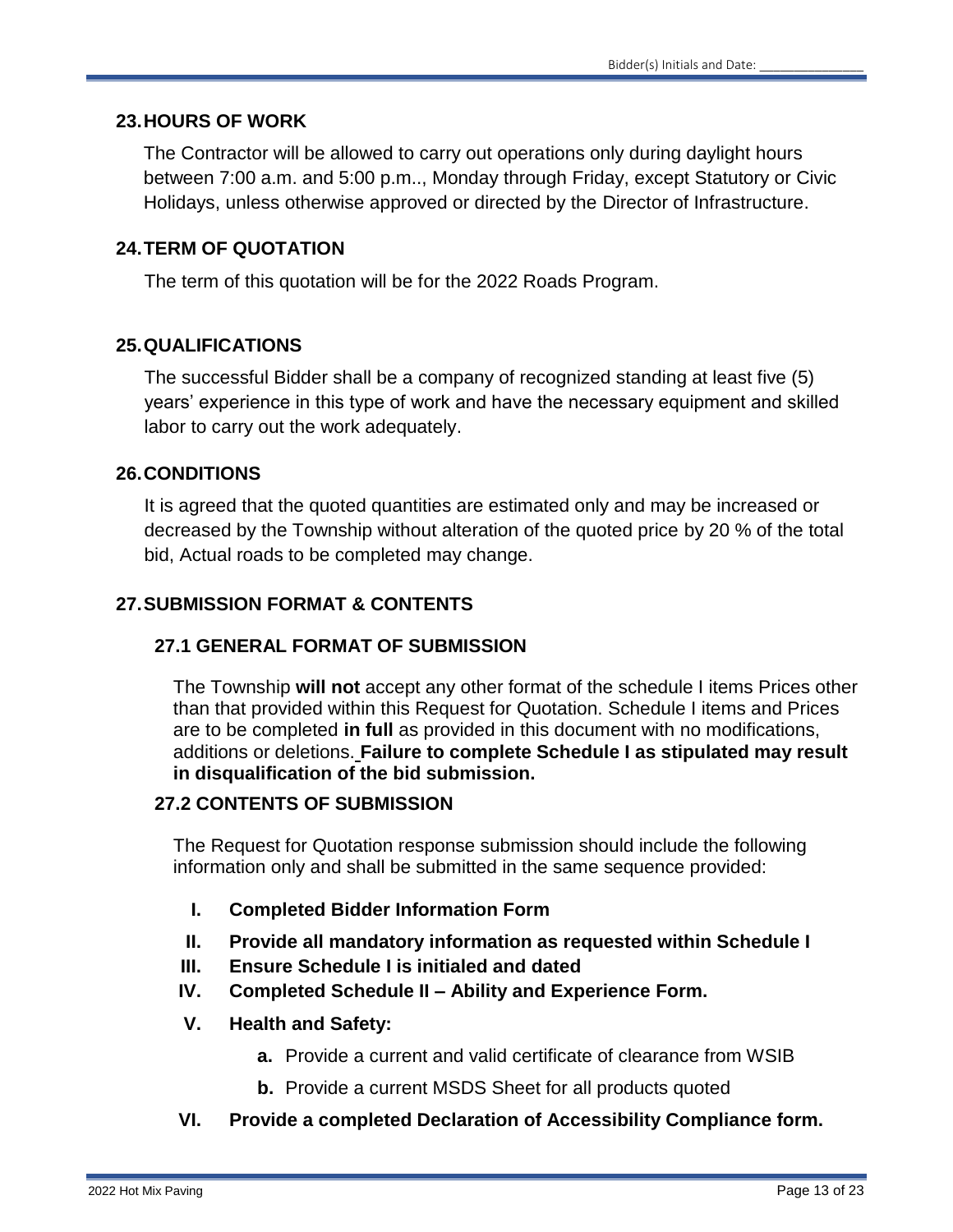# **iii. TENDER DOCUMENTS**

# **QUOTATION FORM**

# **THE CORPORATION OF THE TOWNSHIP OF RAMARA**

# **Hot Mix Paving and Patching**

# **DOCUMENTS TO BE ENCLOSED WITH THIS FORM INCLUDING BUT NOT LIMITED TO:**

- o **Tender Bid Package (Pages 1 – 23)**
- o **Bidder Information Form**
- o **Schedule I – Items and Prices**
- o **Tender Summary**
- o **List of Proposed Sub-Contractors**
- o **Schedule II – Ability and Experience Form**
- o **Declaration of Accessibility Compliance Form**
- o **Health & Safety Information**
- o **Current MSDS Sheet for products quoted**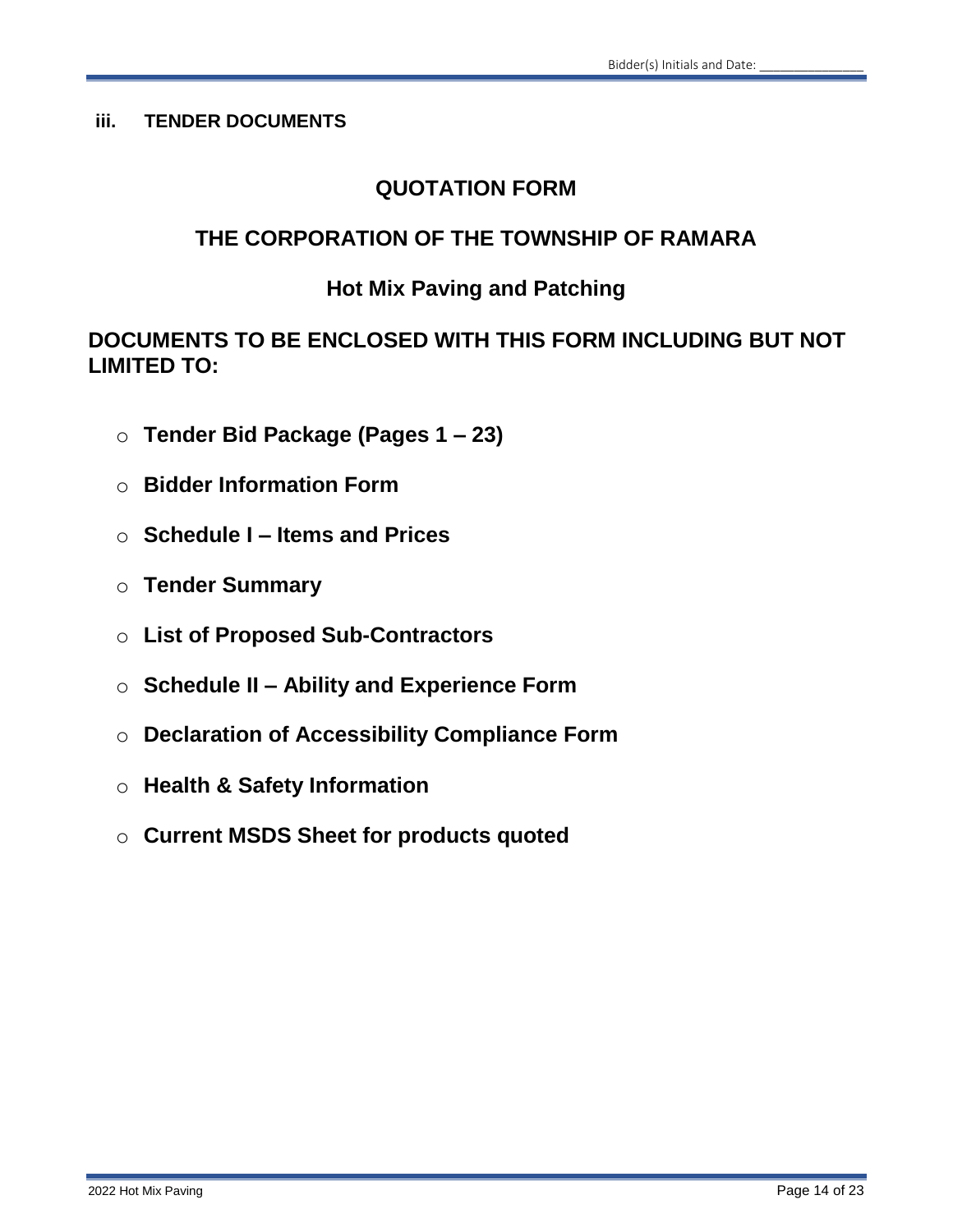#### **BIDDER INFORMATION FORM**

# **BIDDERS MUST COMPLETE THIS FORM AND INCLUDE WITH THEIR SUBMISSION PLEASE ENSURE ALL INFORMATION IS LEGIBLE.**

| <b>Company Name</b>                               |  |
|---------------------------------------------------|--|
| <b>Bidder's Main Contact</b><br><b>Individual</b> |  |
| <b>Address (Including postal</b><br>code)         |  |
| <b>Office Phone #</b>                             |  |
| <b>Toll Free#</b>                                 |  |
| Cellular#                                         |  |
| Fax#                                              |  |
| <b>E-Mail Address</b>                             |  |
| <b>Website</b>                                    |  |
| <b>HST Account #</b>                              |  |

**I CERTIFY THAT ALL PRICES IN SCHEDULE I CONSTITUTE THE OFFICAL QUOTATION BID**

**NAME: \_\_\_\_\_\_\_\_\_\_\_\_\_\_\_\_\_\_\_\_\_\_\_\_\_\_\_\_\_\_\_\_\_\_\_\_\_\_\_\_\_\_\_\_\_\_\_\_\_\_\_\_\_\_\_\_\_\_\_\_\_\_\_\_\_\_**

**(PRINT)**

**AUTHORIZED SIGNATURE: \_\_\_\_\_\_\_\_\_\_\_\_\_\_\_\_\_\_\_\_\_\_\_\_\_\_\_\_\_\_\_\_\_\_\_\_\_\_\_\_\_\_\_\_\_\_\_\_\_**

**DATE: \_\_\_\_\_\_\_\_\_\_\_\_\_\_\_\_\_\_\_\_\_\_\_\_\_\_\_\_\_\_\_\_\_\_\_\_\_\_\_\_\_\_\_\_\_\_\_\_\_\_\_\_\_\_\_\_\_\_\_\_\_\_\_\_\_\_\_**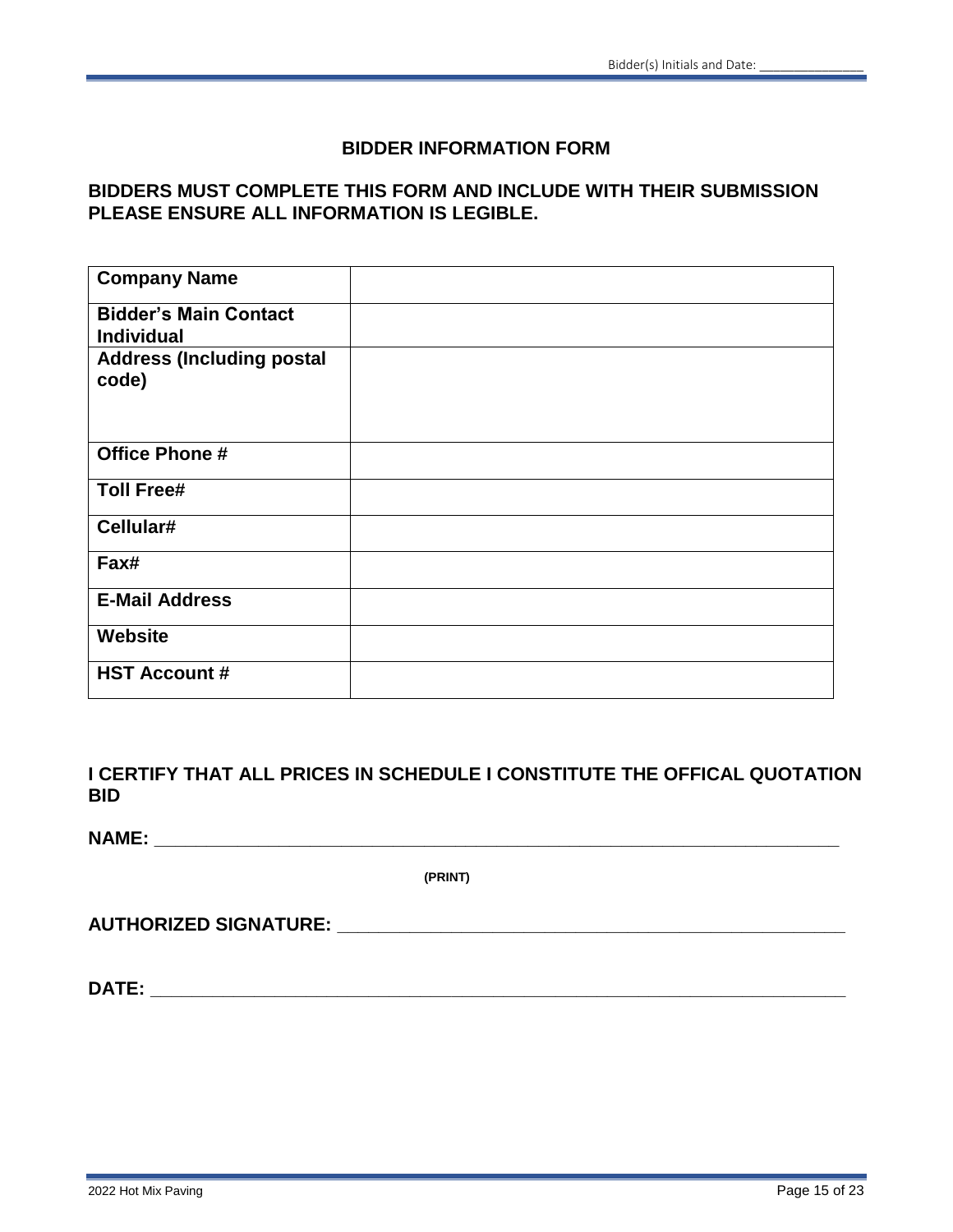# **SCHEDULE I – ITEMS AND PRICES**

Any modifications of this form will result in the bid being disqualified. This form must be completed in full.

#### **1. Switch Road**

| ITEM# | SPEC#              | <b>DESCRIPTION</b>                                                                                                                      | <b>UNIT</b>        | Est.<br><b>QUANTITY</b> | <b>UNIT PRICE</b> | <b>AMMOUNT</b><br><b>BID</b> |
|-------|--------------------|-----------------------------------------------------------------------------------------------------------------------------------------|--------------------|-------------------------|-------------------|------------------------------|
| 1.1   | 510                | Pulverize in Place<br>Existing Asphalt to a<br>depth of 150mm                                                                           | Sq. M.             | 8710                    |                   |                              |
| 1.2   | 206                | Fine Grading and<br>Compaction of<br>pulverized road<br>surface                                                                         | Sq. M.             | 8710                    |                   |                              |
| 1.3   | 310                | <b>HL4 Asphalt Surfacing</b><br>Supply and Place<br>60mm to achieve a<br>3% cross fall, and tie<br>into existing grade of<br>driveways. | tonnes             | 1350                    |                   |                              |
| 1.4   | 314                | Shouldering with 40<br>minus crusher run<br>limestone between $0 -$<br>1 m wide shoulder to<br>match existing width<br>and grade.       | m                  | 1300                    |                   |                              |
| 1.5   | Traffic<br>Control | Only Single Lane<br>Closures will be<br>Permitted.                                                                                      | Lump<br><b>Sum</b> |                         |                   |                              |

#### **TOTAL Switch Road (County Road 169 to McMillian Side road)**

(Enter amount on Tender Summary)  $A''$  \*  $\sim$   $A''$ 

**NOTE:**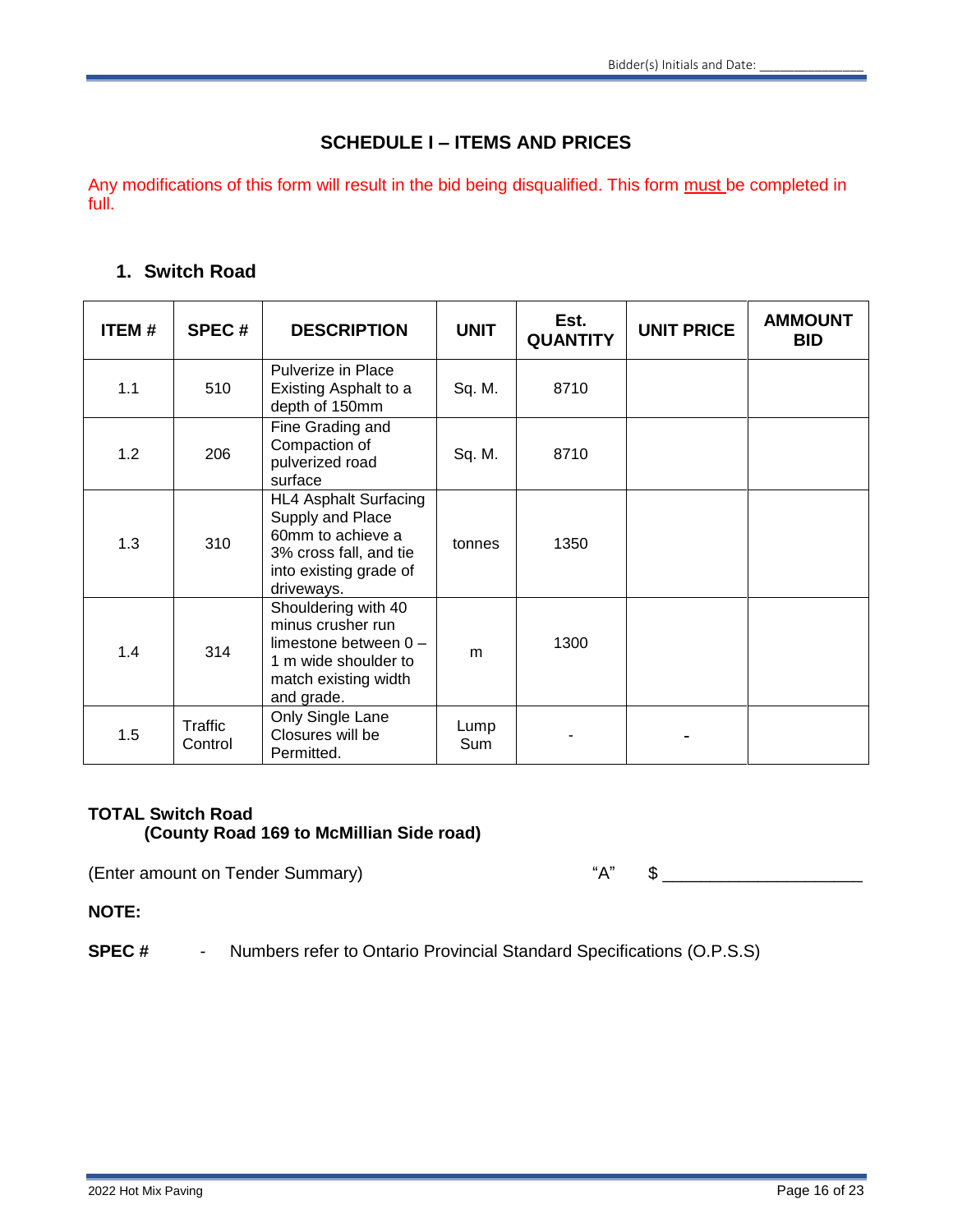# **2. Canal Road**

| <b>ITEM#</b> | <b>SPEC#</b>       | <b>DESCRIPTION</b>                                                                                                                | <b>UNIT</b> | Est.<br><b>QUANTITY</b> | <b>UNIT PRICE</b> | <b>AMMOUNT</b><br><b>BID</b> |
|--------------|--------------------|-----------------------------------------------------------------------------------------------------------------------------------|-------------|-------------------------|-------------------|------------------------------|
| 2.1          | 510                | Pulverize in Place<br>Existing Asphalt to a<br>depth of 150mm                                                                     | Sq. M.      | 21,000                  |                   |                              |
| 2.2          | 206                | Fine Grading and<br>Compaction of<br>pulverized road<br>surfaces prior to<br>Paving                                               | Sq. M.      | 21,000                  |                   |                              |
| 2.3          | 310                | <b>HL4 Asphalt Surfacing</b><br>Supply and Place<br>60mm to achieve a<br>3% cross fall,                                           | tonnes      | 3255                    |                   |                              |
| 2.4          | 314                | Shouldering with 40<br>minus crusher run<br>limestone between $0 -$<br>1 m wide shoulder to<br>match existing width<br>and grade. | m           | 3000                    |                   |                              |
| 2.5          | Traffic<br>Control | Only Single Lane<br>Closures will be<br>Permitted.                                                                                | Lump<br>Sum |                         |                   |                              |

#### **TOTAL Canal Road (White Elephant Bridge to Mara Eldon Boundary Road)**

(Enter amount on Tender Summary)  $\qquad$ "

| п |  |  |
|---|--|--|
|---|--|--|

#### **NOTE:**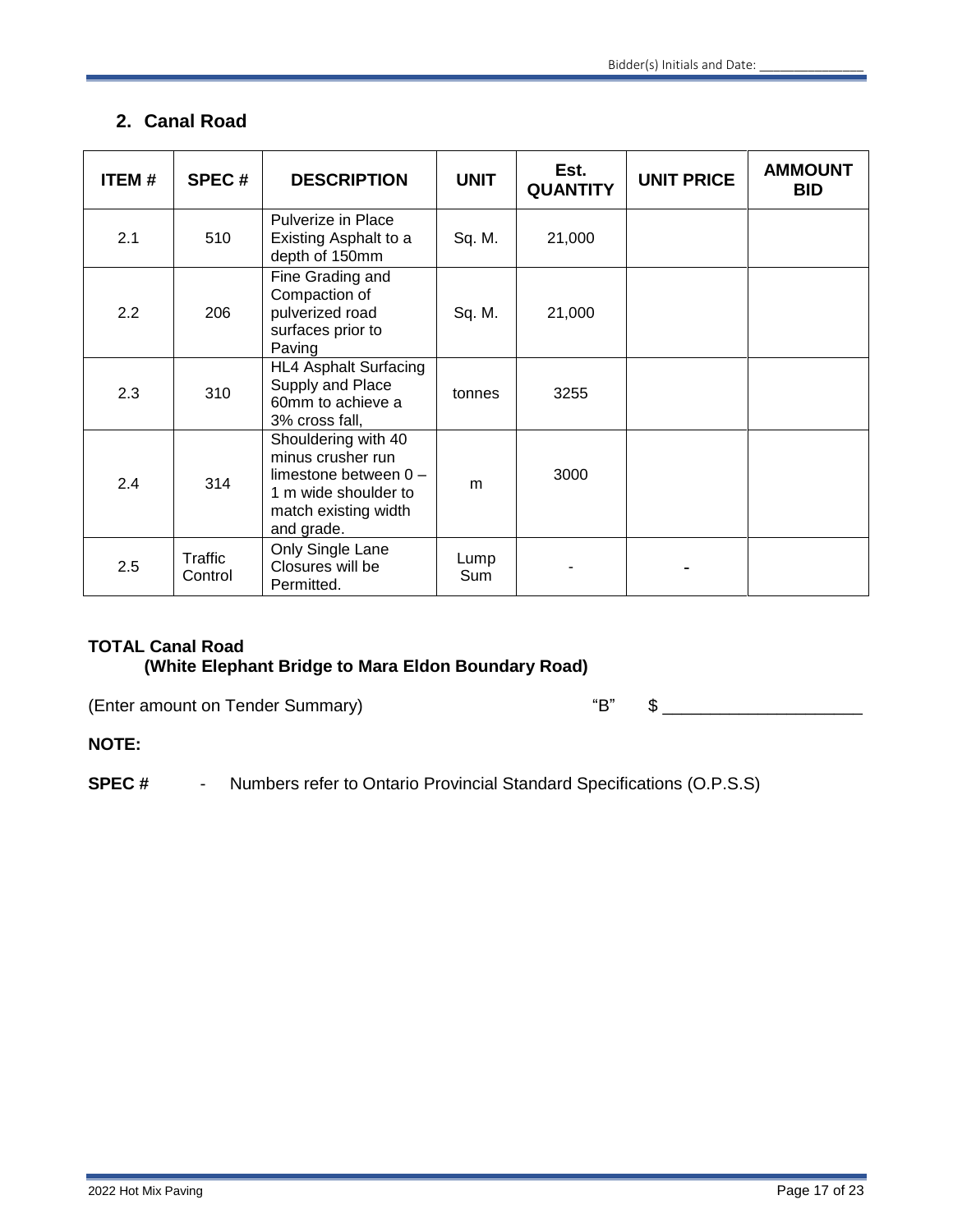# **3. Concession Road 3**

| <b>ITEM#</b> | SPEC#                           | <b>DESCRIPTION</b>                                                                                                                                                                                                                                                                | <b>UNIT</b> | Est.<br><b>QUANTITY</b> | <b>UNIT PRICE</b> | <b>AMMOUNT</b><br><b>BID</b> |
|--------------|---------------------------------|-----------------------------------------------------------------------------------------------------------------------------------------------------------------------------------------------------------------------------------------------------------------------------------|-------------|-------------------------|-------------------|------------------------------|
| 3.1          | 206                             | Fine Grading and<br>Compaction of gravel<br>road prior to Paving                                                                                                                                                                                                                  | Sq. M.      | 1,750                   |                   |                              |
| 3.3          | 310                             | Supply and Place a<br>Double Lift of HL4<br>Asphalt Surfacing to<br>achieve a 3% cross<br>fall, each lift would be<br>60mm compacted,<br>and Tack coat is to be<br>applied between lifts.<br>New Asphalt Surface<br>is to tie into existing<br>grade of roads and CN<br>Crossing. | tonnes      | 542.5                   |                   |                              |
| 3.4          | 314                             | Shouldering with 40<br>minus crusher run<br>limestone between $0 -$<br>1 m wide shoulder to<br>match existing width<br>and grade.                                                                                                                                                 | m           | 250                     |                   |                              |
| 3.5          | Traffic<br>Control              | Only Single Lane<br>Closures will be<br>Permitted.                                                                                                                                                                                                                                | Lump<br>Sum |                         |                   |                              |
| 3.6          | <b>CN</b><br>Flagging<br>Permit |                                                                                                                                                                                                                                                                                   | Per Day     | 1                       | \$1,300.00        |                              |

#### **TOTAL Concession Road 3 (Harrigan Drive to Highway 12)**

(Enter amount on Tender Summary)  $C''$   $\quad$   $C''$   $\quad$   $\quad$ 

**NOTE:**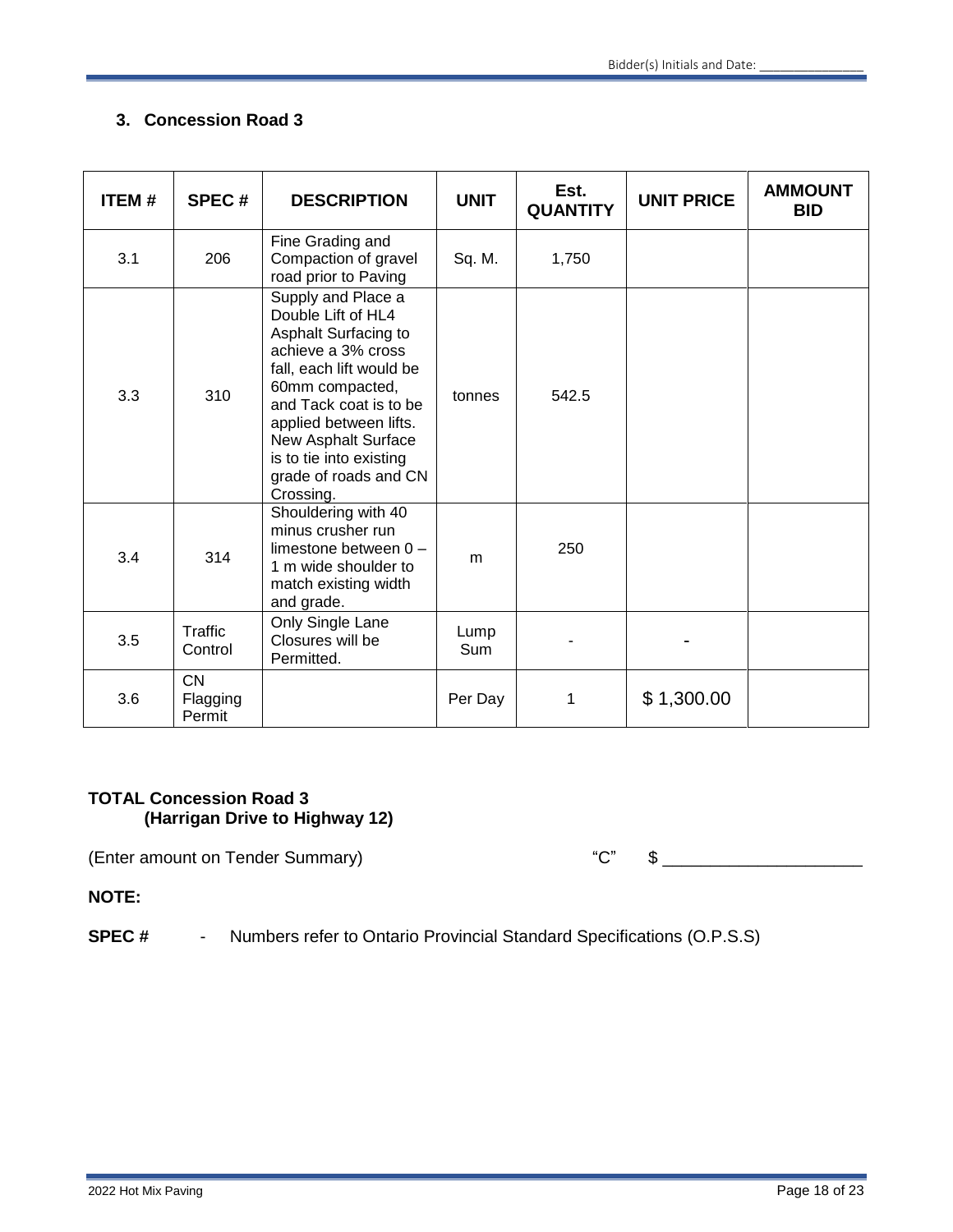# **4. Paradise Boulevard**

| <b>ITEM#</b> | SPEC#              | <b>DESCRIPTION</b>                                                                                                                | <b>UNIT</b> | Est.<br><b>QUANTITY</b> | <b>UNIT PRICE</b> | <b>AMMOUNT</b><br><b>BID</b> |
|--------------|--------------------|-----------------------------------------------------------------------------------------------------------------------------------|-------------|-------------------------|-------------------|------------------------------|
| 2.1          | 510                | Pulverize in Place<br>Existing Asphalt to a<br>depth of 150mm                                                                     | Sq. M.      | 3170                    |                   |                              |
| 2.2          | 206                | Fine Grading and<br>Compaction of<br>pulverized road<br>surfaces prior to<br>Paving                                               | Sq. M.      | 7100                    |                   |                              |
| 2.3          | 310                | <b>HL4 Asphalt Surfacing</b><br>Supply and Place<br>60mm to achieve a<br>3% cross fall,                                           | tonnes      | 1100                    |                   |                              |
| 2.4          | 314                | Shouldering with 40<br>minus crusher run<br>limestone between $0 -$<br>1 m wide shoulder to<br>match existing width<br>and grade. | m           | 1040                    |                   |                              |
| 2.5          | Traffic<br>Control | Only Single Lane<br>Closures will be<br>Permitted.                                                                                | Lump<br>Sum |                         |                   |                              |

# **TOTAL Paradise Boulevard (Laguna Parkway to End, Cul-De-Sac)**

(Enter amount on Tender Summary)  $\bullet$  "D"  $\bullet$  \_\_\_\_\_\_\_\_\_\_\_\_\_\_\_\_\_\_\_\_\_\_\_\_\_\_\_\_\_\_\_\_\_\_

#### **NOTE:**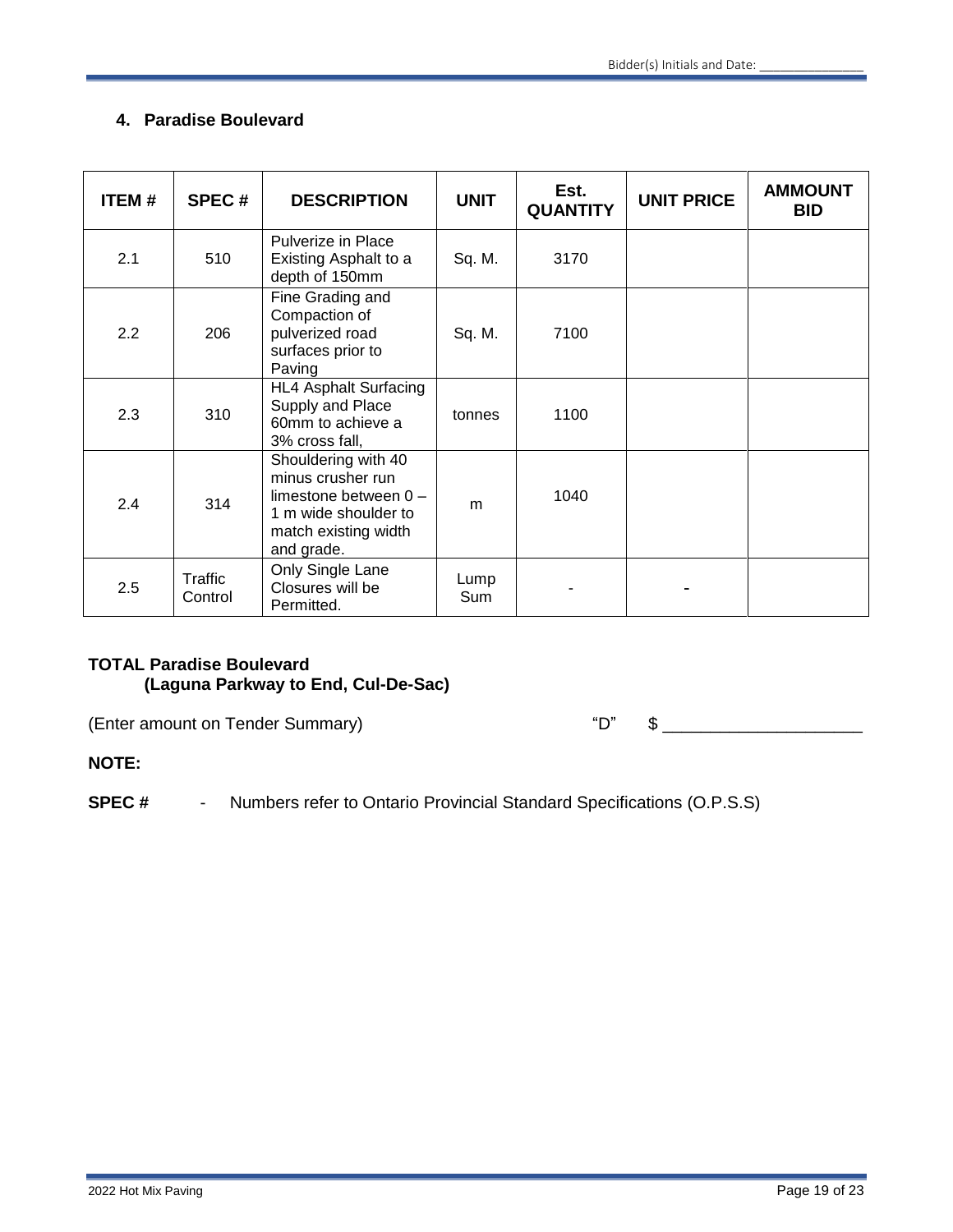# **Tender Form**

# **TENDER SUMMARY**

(From Schedule of Unit Prices)

| TOTAL TENDER AMMOUNT            | "A+B+C+D" | $\frac{1}{2}$ |
|---------------------------------|-----------|---------------|
|                                 |           |               |
|                                 |           |               |
| Estimated Completion Date: 2022 |           |               |
|                                 |           |               |
|                                 |           |               |
|                                 |           |               |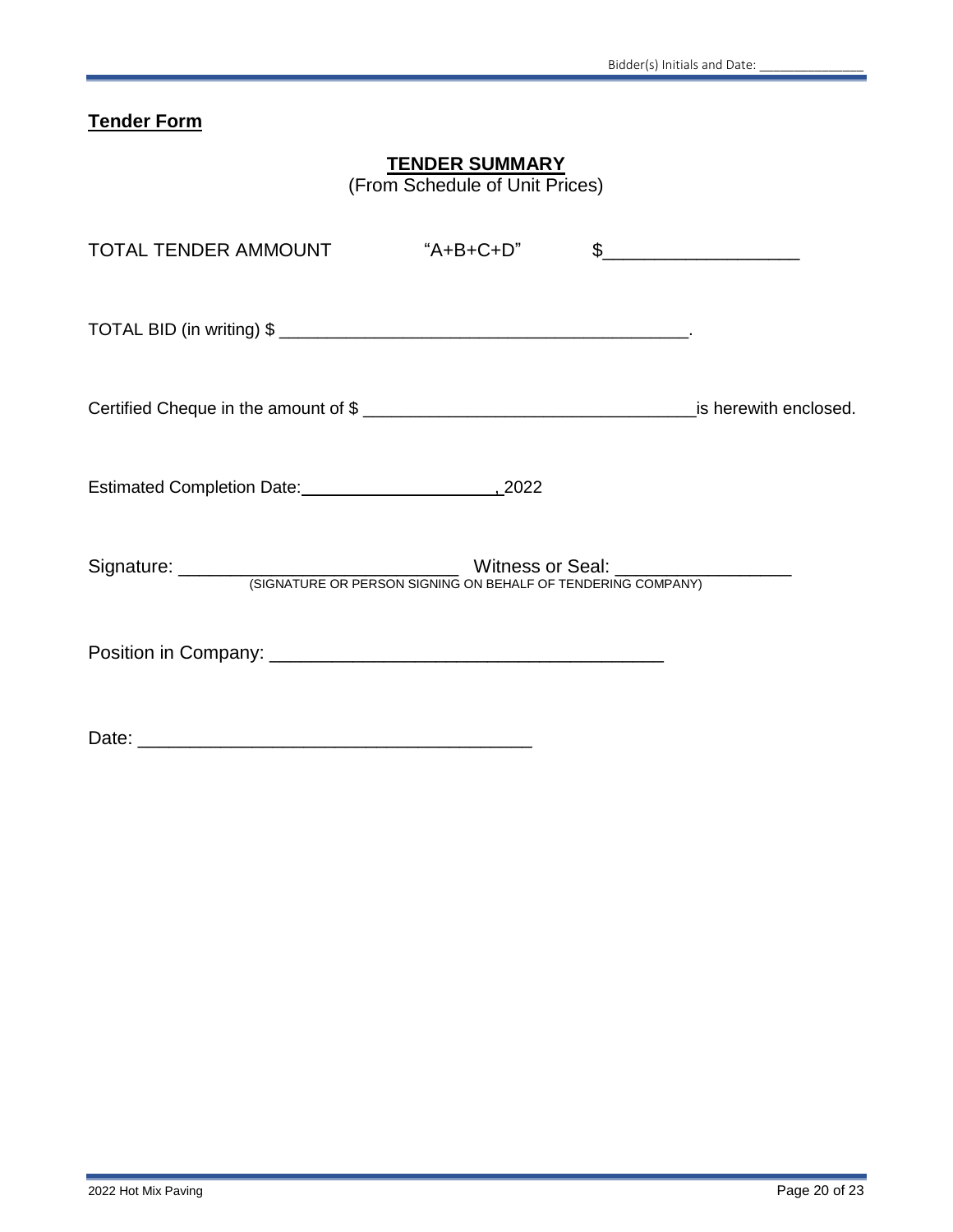# **Tender Form**

## **List of Proposed Sub-Contractors**

The General Information to Tenderers requires the Tenderer to list on this statement sheet the name of each proposed sub-contractor. Listed hereunder are the names of all subcontractors, (asphalt supplier, concrete ready mix supplier, restoration contractor, etc.) as applicable, who the Tenderer proposes to use.

| Sub-Trade | Proposed Sub-<br>Contractor | Address / Phone # | Approximate Value<br>of Sublet Work |
|-----------|-----------------------------|-------------------|-------------------------------------|
|           |                             |                   |                                     |
|           |                             |                   |                                     |
|           |                             |                   |                                     |
|           |                             |                   |                                     |
|           |                             |                   |                                     |
|           |                             |                   |                                     |
|           |                             |                   |                                     |
|           |                             |                   |                                     |
|           |                             |                   |                                     |
|           |                             |                   |                                     |
|           |                             |                   |                                     |
|           |                             |                   |                                     |
|           |                             |                   |                                     |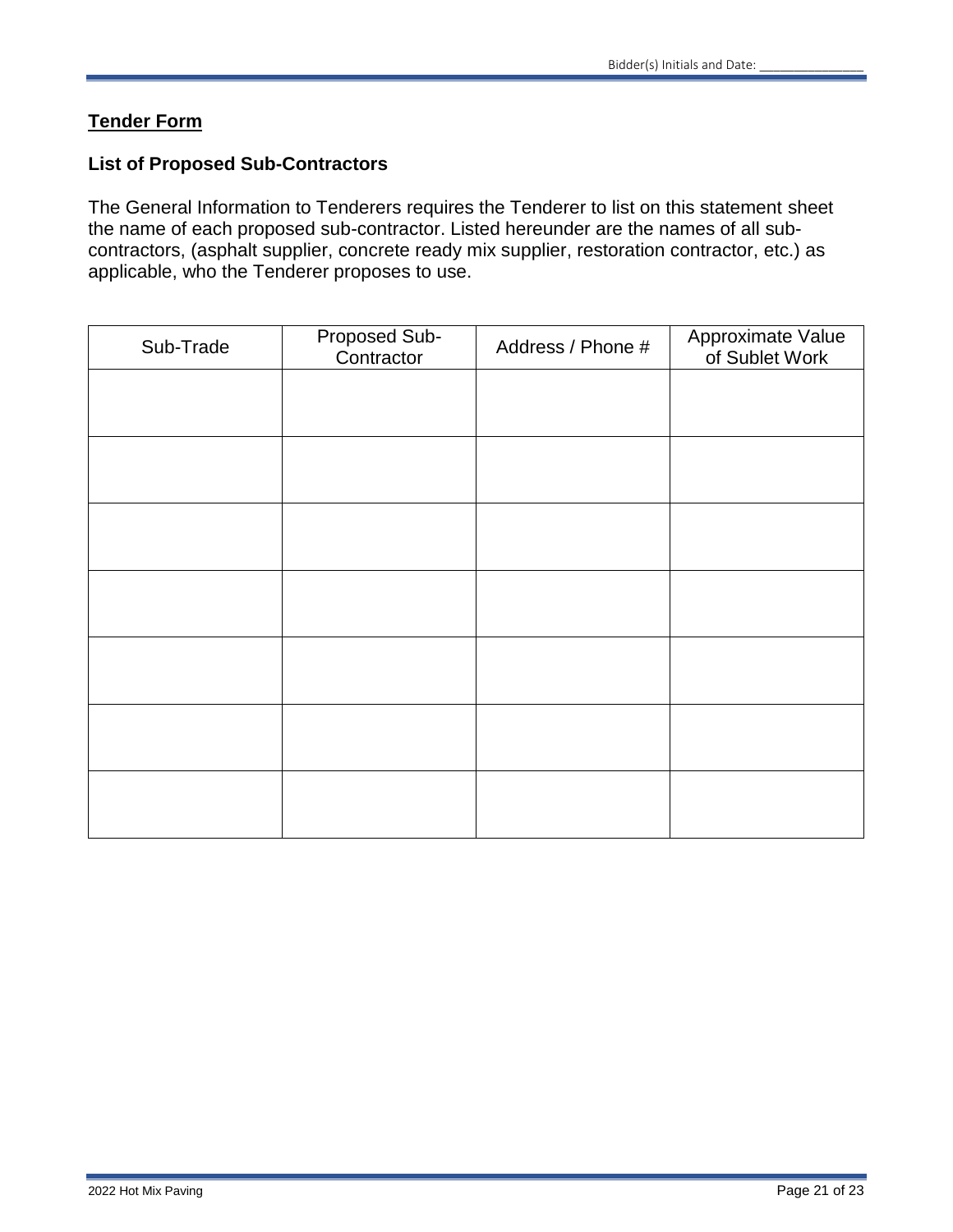# **SCHEDULE II – ABILITY AND EXPERIENCE FORM**

The Bidder shall provide below three (3) separate Customers **other than the Township**  having purchased a similar size and design of goods and/or services as specified herein for a previous three (3) year period from the issuance of this document.

| <b>REFRENCE #1</b>                                  |  |
|-----------------------------------------------------|--|
| Customer                                            |  |
| <b>Contact Name &amp; Phone</b><br>Number           |  |
| Date of Purchase                                    |  |
| Description of Goods or<br><b>Services Provided</b> |  |
| <b>REFRENCE #2</b>                                  |  |
| Customer                                            |  |
| <b>Contact Name &amp; Phone</b><br>Number           |  |
| Date of Purchase                                    |  |
| Description of Goods or<br><b>Services Provided</b> |  |
| <b>REFRENCE #3</b>                                  |  |
| Customer                                            |  |
| <b>Contact Name &amp; Phone</b><br>Number           |  |
| Date of Purchase                                    |  |
| Description of Goods or<br><b>Services Provided</b> |  |

# **REFERENCE RELEASE FORM**

I\_\_\_\_\_\_\_\_\_\_\_\_\_\_\_\_\_\_\_\_\_\_\_\_\_\_\_\_\_\_\_\_\_\_\_\_\_ (authorised signatory for the submitting firm) authorize the Township to contact the person and/or organization listed on the ABILTY & EXPERIENCE FORM, for the purpose of obtaining information relating to the bidder

The Township reserves the right to call references if in its sole discretion finds a need to do so.

The Township reserves the right to check other references other than listed herein.